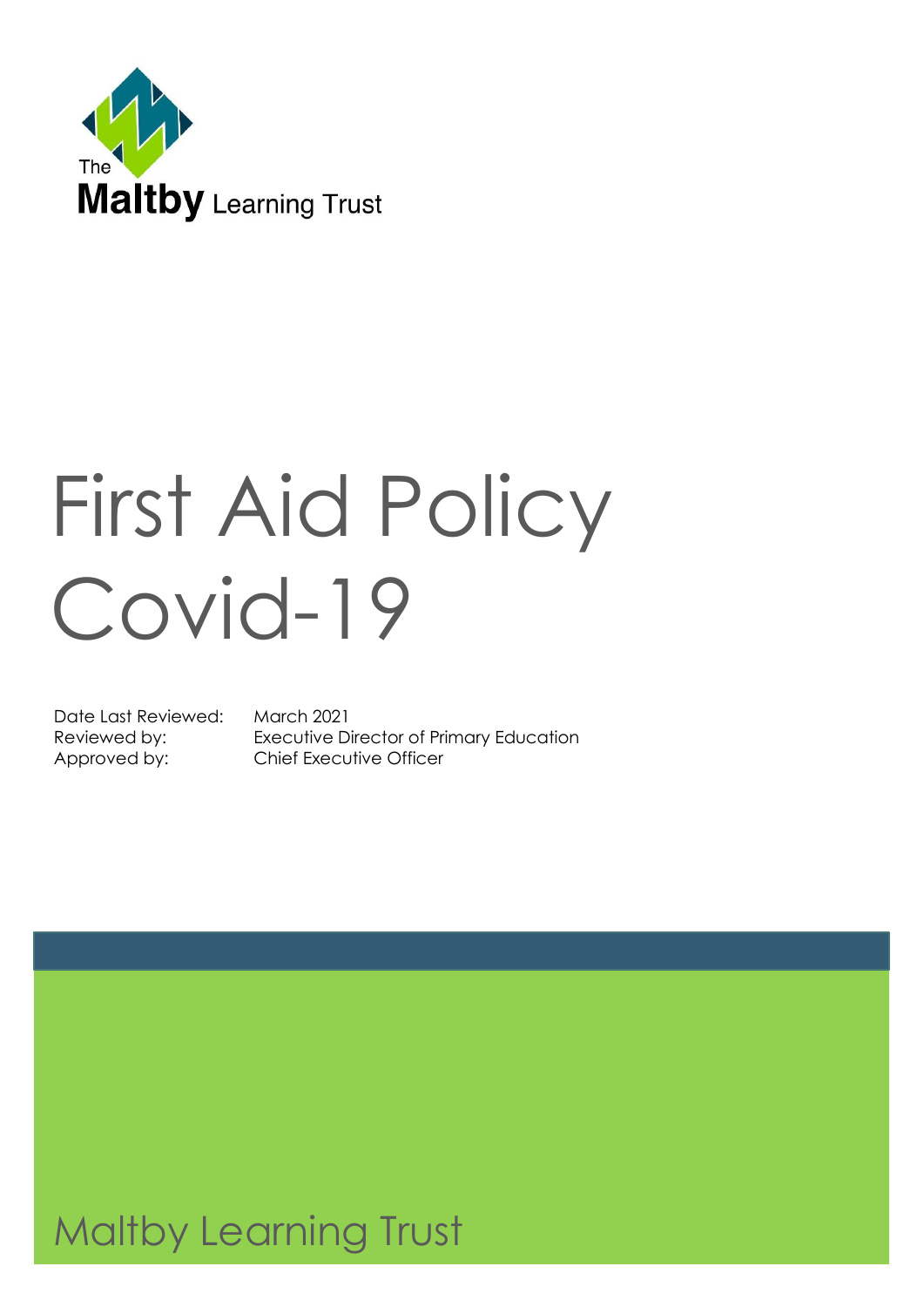#### OBJECTIVE

First aid must be provided to any person that we owe a duty of care if they are injured or become ill while on our premises or involved in an off-site activity. There must be sufficient suitably qualified first aiders and adequate first aid facilities to ensure that assistance will be provided quickly to casualties and a call made to the emergency services when appropriate.

The Trust/Academy will ensure that the insurance arrangements provide full cover for claims arising from actions of staff acting within the scope of their employment to ensure that there are adequate and appropriate equipment and facilities for providing first - aid in the workplace.

**Covid-19** – Any first aid which is administered will be done with full regard for government guidance during times of Covid-19 restrictions. This is done for the protection of students, parents and staff. Specific guidance on managing students or adults displaying Covid-19 symptoms can be found in 'Managing Suspected Covid-19 Cases' below. General guidance on adjusting operating procedures during time of Covid-19 restriction is given throughout the main policy.

# OPERATING STATEMENT:

#### **Academies within the Maltby Learning Trust will have:**

- A responsible person (usually the Principal) who manages the first-aid provision and performs regular (annual) risk assessments of need.
- An identified nominated person/persons who is responsible for monitoring incidents, stock control, training programmes etc.
- A suitable number of designated first aiders (as per risk assessment).
- A number of suitably stocked first-aid containers.
- Information for employees on first-aid arrangements.

**Covid-19** – A clear Covid-19 plan which includes details of the specific contextual procedures implemented to protect students and staff during the administration of first aid during periods of Covid-19 restriction

First-aid provision must always be available while people are on Academy premises and also off site on educational visits.

The commitment of the Academy to basic first aid is echoed in our aim that all students have access to basic first aid training. This will be provided as part of our enrichment programme through approved providers.

### RESPONSIBILITIES:

**The Employer -** The Maltby Learning Trust is the employer for Academies within the Trust. Health and safety legislation places duties on employers for the health and safety of their employees and anyone else on the premises. In the Academy this includes responsibility for all teaching staff, non-teaching staff, students and visitors (including contractors). The employer is responsible, under the Health and Safety at Work etc. Act 1974 (HSWA), for making sure that the Trust/Academy has a Health and Safety Policy. This should include arrangements for first aid, based on a risk assessment of the Academy, and should cover: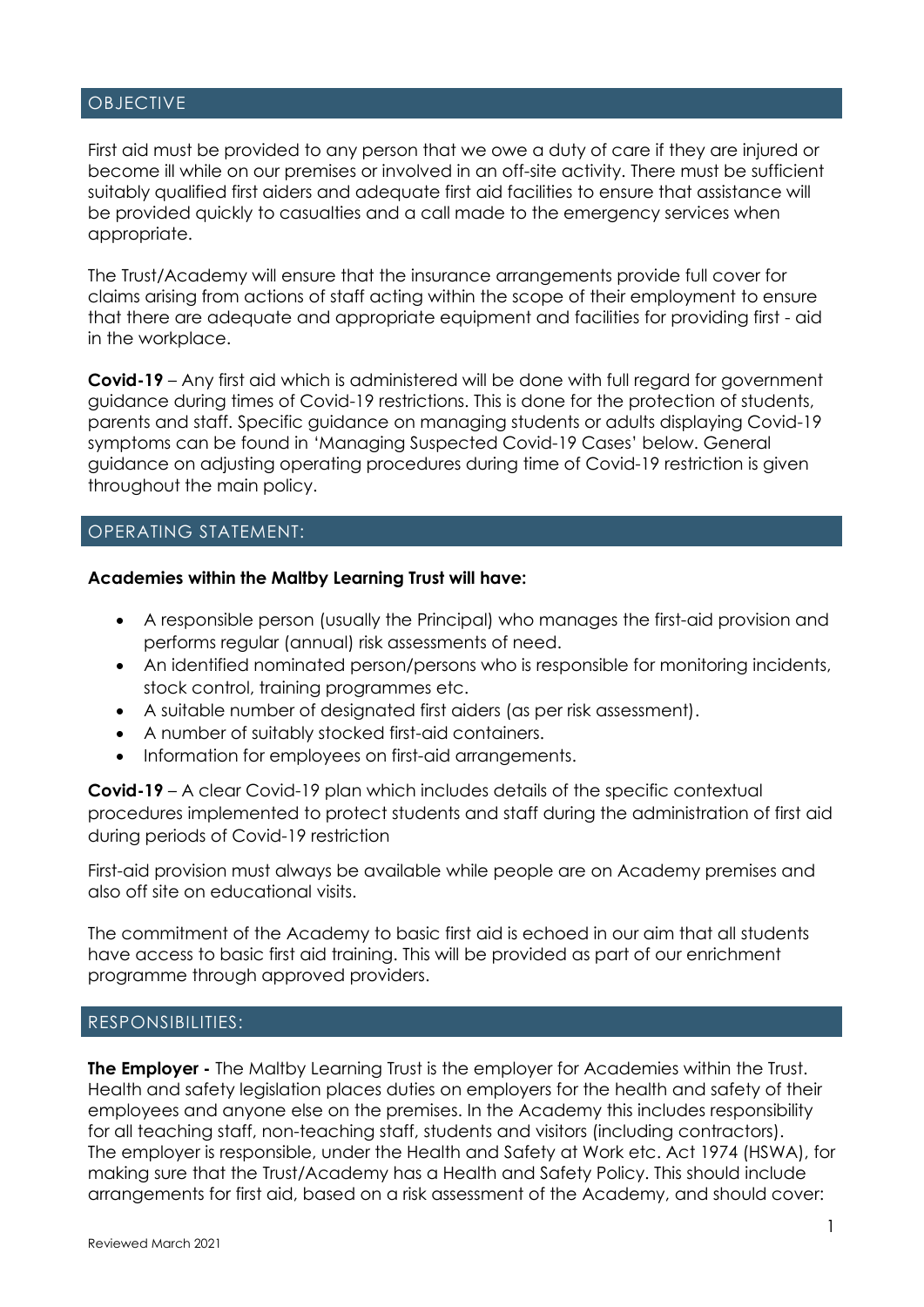**Numbers of first aiders/appointed persons** – The Academy will ensure that the statutory minimum number of trained first aiders are available on site.

**Numbers and locations of first-aid containers -** These are detailed within the policy and the attached appendices.

**Insurance** - The employer will make sure that their insurance arrangements provide full cover for claims arising from actions of staff acting within the scope of their employment. It is the employer's responsibility to make sure that the statutory requirements for provision of first aiders are met, that appropriate training is provided and that correct procedures are followed. The employer should be satisfied that any training has given staff sufficient understanding, confidence and expertise.

**Arrangements for off-site activities/trips;** The employer will make sure that adequate first aid arrangements are in place for any off-site activity and that this is considered as part of normal risk assessment processes.

**Out of school hours arrangements;** The employer will make sure that provision is made for any out of hours arrangements, including ensuring any organization to whom facilities are let are taking responsibility for first aid arrangements and provision at out of hours events such as parents' evenings.

**Covid-19** – During times of Covid-19 restriction, the Maltby Learning Trust will ensure that proper procedures for the administration of first aid during an outbreak are in place and that stocks of appropriate PPE (Personal Protective Equipment) are available in all Academies.

**The Local Governance Committee (LGC) -** The LGC has responsibility for health and safety matters within each Academy with managers and staff having responsibilities delegated from them. The Trust Board has ultimate responsibility for implementation and oversight.

**The Principal -** The Principal is responsible for putting the Trust Board's policy into practice and for developing detailed procedures. The Principal should also make sure that parents/carers are aware of the Trust/Academy health and safety policy, including arrangements for first aid.

**Covid-19** The Principal is responsible for ensuring that there is a robust plan, individualised for context, in place for the administration of first aid in a period of restriction. The Principal will ensure that detailed procedures are in place for the distribution and use of PPE in their establishment.

**Teachers and other Academy staff -** A list of students with pre-existing or known medical conditions is available for all staff to view on SIMs, this is regularly updated as necessary by designated staff - in an emergency hard copies can be printed as necessary.

Teachers' conditions of employment do not include giving first aid, although any member of staff may volunteer to undertake these tasks. Teachers and other staff in charge of students are expected to use their best endeavours at all times, particularly in emergencies, to secure the welfare of the students at the Academy in the same way that parents/carers might be expected to act towards their children.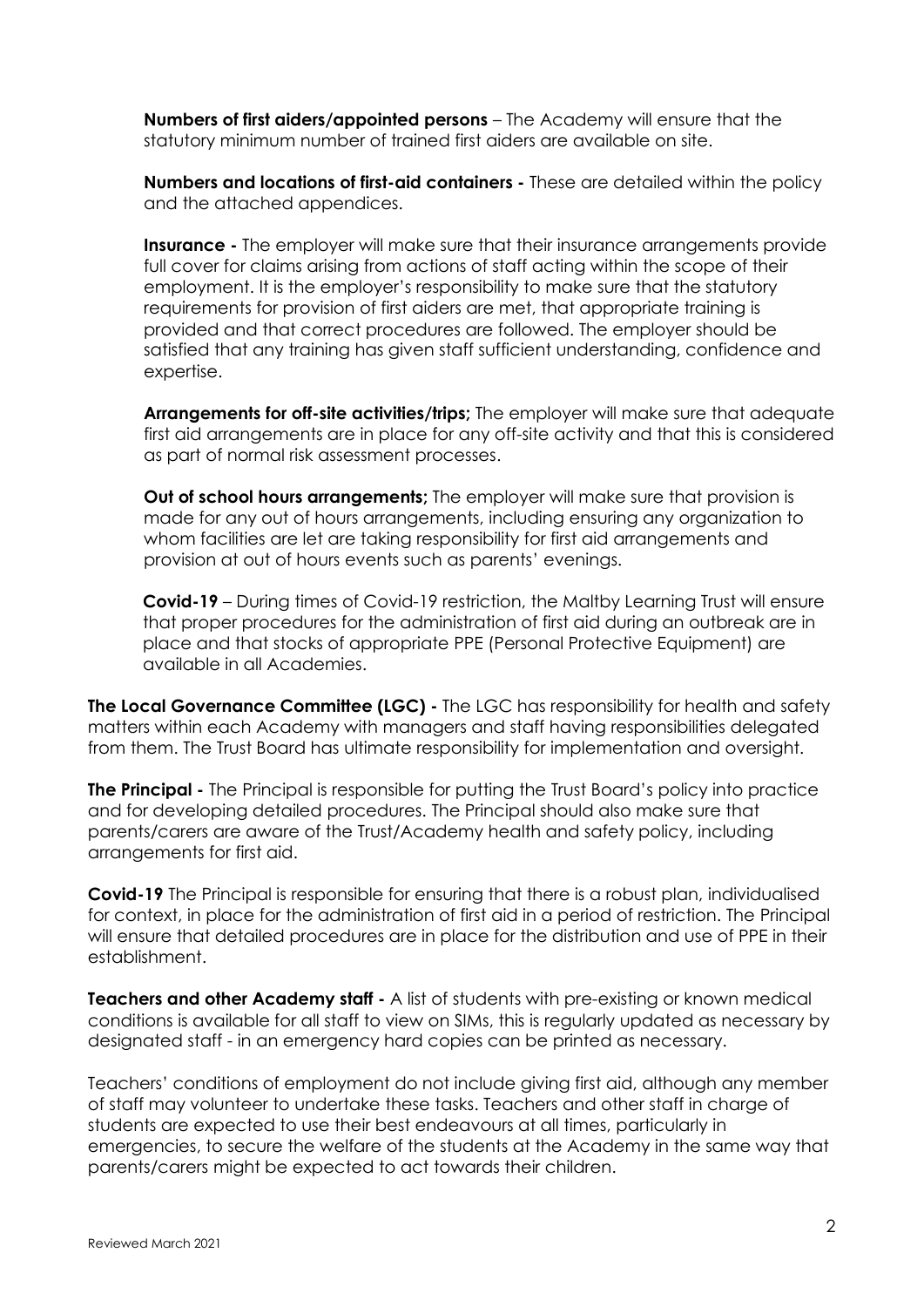In general, the consequences of taking no action are likely to be more serious than those trying to assist in an emergency. The employer must arrange adequate and appropriate training and guidance for staff who volunteer to be first aiders/appointed persons. The employer must ensure that there are enough trained staff to meet the statutory requirements and assessed needs, allowing for staff on annual/sick leave or off-site.

The leadership of the Academy is responsible for risk assessing areas of the Academy in general terms. However, class teachers are responsible for risk assessing the individual activities they plan and for determining the suitability of a particular area of the Academy for a particular activity. CLEAPSS guidelines should be used when assessing arrangements for Science, Design Technology and other specialist subject teaching areas. [www.cleapss.org.uk/](http://www.cleapss.org.uk/)

**Covid-19** – During periods of Covid-19 restriction, all employees should wear fluid resistant gloves and aprons as a minimum requirement when administering first aid. However, in exceptional circumstances, for example where a student has a more serious injury, staff have a duty to provide immediate care for a child. In these rare cases, PPE should be brought to those administering first aid as soon as is practicably possible. The Academy Covid-19 plan will outline site specific measures for this provision at each Academy and this guidance should be followed.

Each Academy will have nominated personnel who are responsible for keeping a record of all first-aid related incidents that occur within the Academy. This person keeps a central record of all first-aid treatment given by a first aider/appointed person. They are responsible for checking the first-aid containers are stocked and re-stocked as necessary. They will ensure that the area(s) used as a medical room are kept hygienically clean and has all the equipment and facilities required. Parents of students with known medical conditions are to give their consent to the Academy's nominated staff member to administer drugs if necessary. Relevant forms can be found at the back of this policy.

**Covid-19** - The nominated person is also responsible for monitoring the stocks of PPE available at first aid stations, making sure this is replenished and in date.

# DESIGNATED FIRST AIDERS

**The First Aider's Main Duties -** First aiders must complete a training course approved by the Health and Safety Executive (HSE).

Within the Academy, the main duties of a first aider are to:

- Give immediate help to casualties with common injuries or illness and those arising from specific hazards at the Academy.
- When necessary, ensure that an ambulance or other professional medical help is called.

**Covid-19** – The Designated First Aider should always have basic levels of PPE available to them (gloves and fluid resistant plastic aprons and face coverings). Guidance (DfE 2020) states that this is adequate for the vast majority of situations other than where Covid-19 infection is suspected where eye protection must be used (see 'Managing Suspected Covid-19 Cases').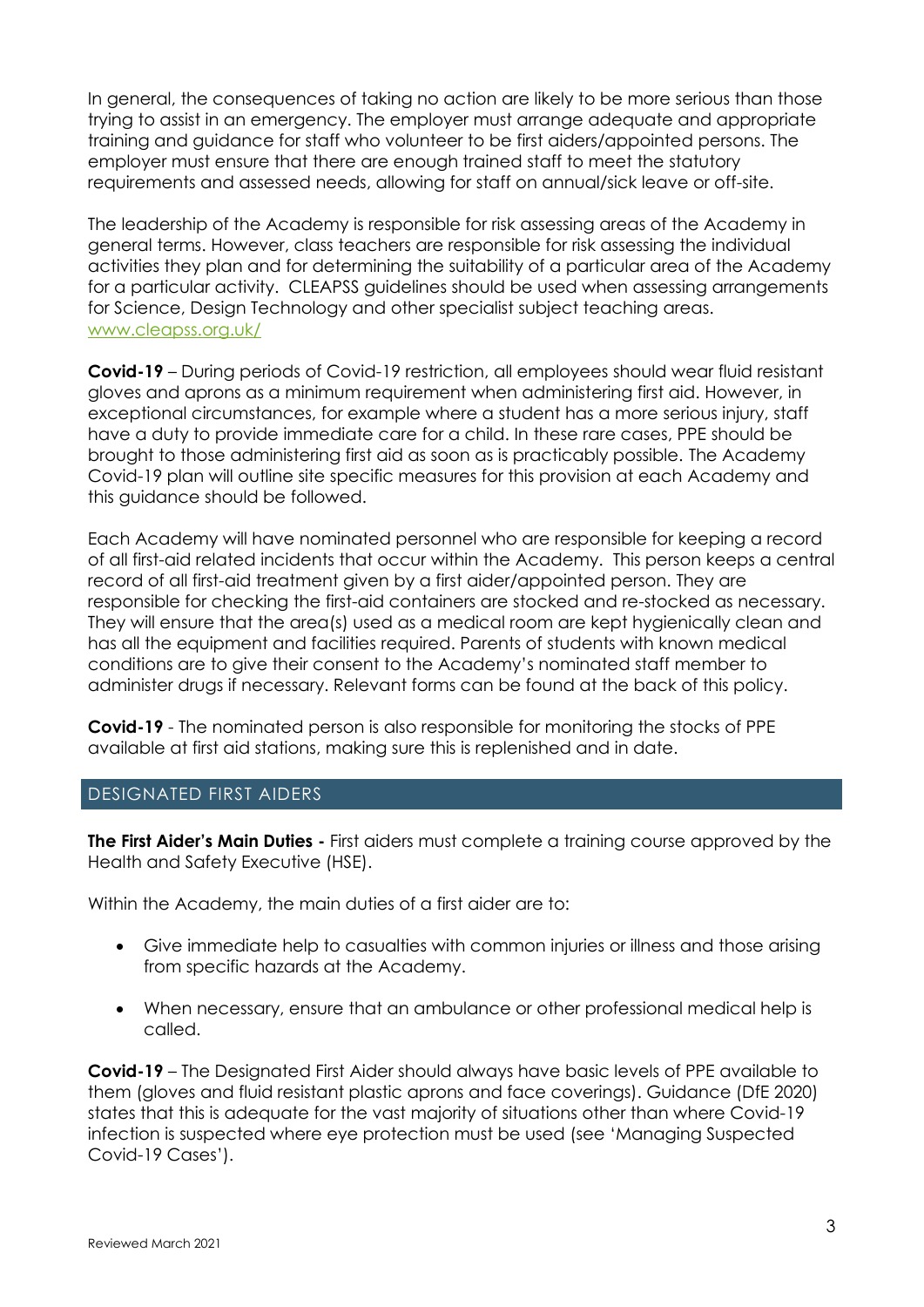# CONTACTING THE EMERGENCY SERVICES

All staff are able to request an ambulance or other professional medical help. Examples where an ambulance would be called would include:

- chest pain
- difficulty in breathing
- unconsciousness
- severe loss of blood
- severe burns or scalds
- choking
- fitting or concussion
- drowning
- severe allergic reactions.
- suspected broken bones
- epileptic seizure lasting more than 3mins

If in doubt phone for help (NHS Advice)

In the event of a serious incident, such as those outlined above, there is an expectation that an ambulance will be phoned from the nearest phone – **all staff have a responsibility to do this in the event of a serious incident.** Where possible, ambulances should be contacted by mobile phone so an on-going commentary can be kept on the patient's condition. Advice and support will be given by the operator where it is necessary.

When an ambulance is phoned, the office must be informed immediately, the first aider urgently summoned and the most senior member of staff on site made aware. The office will coordinate the ambulance finding the Academy and ensuring access etc. They will also meet the ambulance and lead them to the patient. The first aider's priority is the patient and liaising from a medical perspective.

In the case of a less serious injury, an assessment will be made by the staff supervising at the time as to whether a student can safely move to the first aider or whether the first aider should be summoned. Under no circumstances should a student be picked up or moved (unless under their own steam) without the first aider assessing their condition. The first aider will then make an assessment of the student's condition and decide whether any or what level of action needs to be taken and whether the emergency services need to be called.

When you dial 999 you are not calling an ambulance but alerting the emergency services to your incident. They will decide on the response that they will provide; this can range from verbal advice over the telephone to an emergency evacuation by air ambulance. Calling 999 should not be delayed, let the emergency services decide the appropriate course of action based on the information that you give them.

# SELECTION OF FIRST AIDERS

Unless first-aid cover is part of a member of staff's contract of employment, people who agree to become first-aiders do so on a voluntary basis. When selecting first aiders, the LGC/Principal should consider the individual's:

• Reliability and communication skills.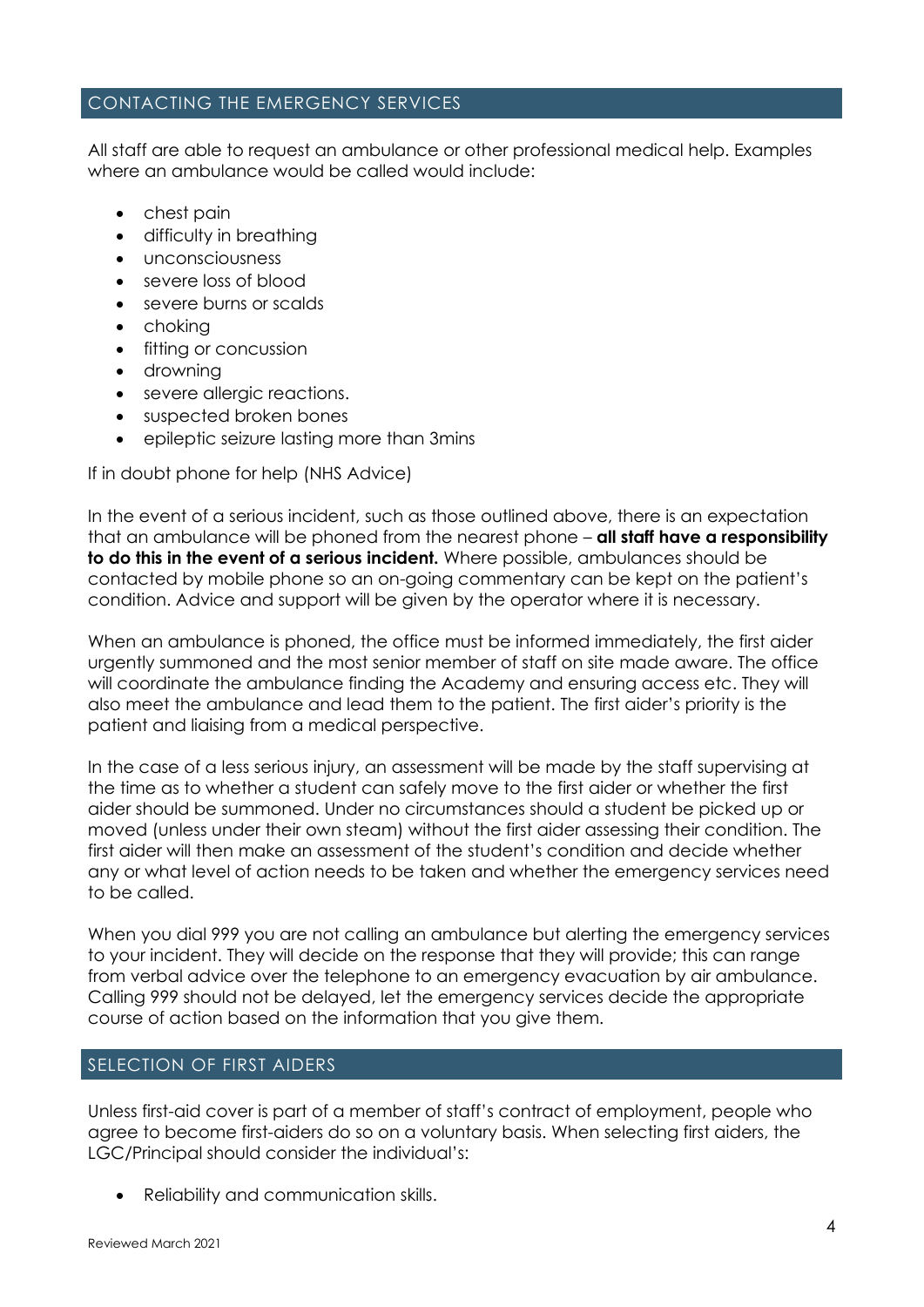- Aptitude and ability to absorb new knowledge and learn new skills.
- Ability to cope with stressful and physically demanding emergency procedures.
- Normal duties:- first aider must be able to leave to go immediately to an emergency.

A list of current first aiders with photos can be found in the appendices at the end of this policy.

## NOMINATED PERSONS

A nominated person is someone who:

- Takes charge when someone is injured or becomes ill.
- Looks after the first aid equipment e.g. restocking the first aid container.
- Ensures that an ambulance or other professional medical help is summoned when appropriate.

Nominated persons are not necessarily first aiders. They should not give first aid treatment for which they have not been trained. However, it is good practice to ensure that appointed persons have emergency first aid training/refresher training, as appropriate. In MLT Primary Academies, it is normal for all staff to have this level of first aid training.

These courses don't require HSE approval. They normally last four hours and cover the following topics:

- What to do in an emergency.
- Cardiopulmonary resuscitation.
- First aid for the unconscious casualty.
- First aid for the wounded or bleeding.

Emergency first-aid training should help an appointed person or staff member cope with an emergency and improve their competence and confidence.

Lists of nominated persons and first aiders can be found in appendix 3 of this policy.

# FIRST AID–NEEDS AND EXPECTATIONS

The Employer will provide adequate and appropriate equipment, facilities and qualified first aid personnel. The regulations do oblige employers to provide first aid for anyone other than their own staff, but employers do have health and safety responsibilities towards nonemployees.

The Health and Safety Commission (HSC) guidance recommends that organisations, such as schools, which provide a service for others should include them in their risk assessments and provide for them. In light of their legal responsibilities for those in their care, Academies should consider carefully the likely risks to students and visitors and make allowance for them.

#### **COVID-19** FIRST AID IN TIME OF RESTRICTION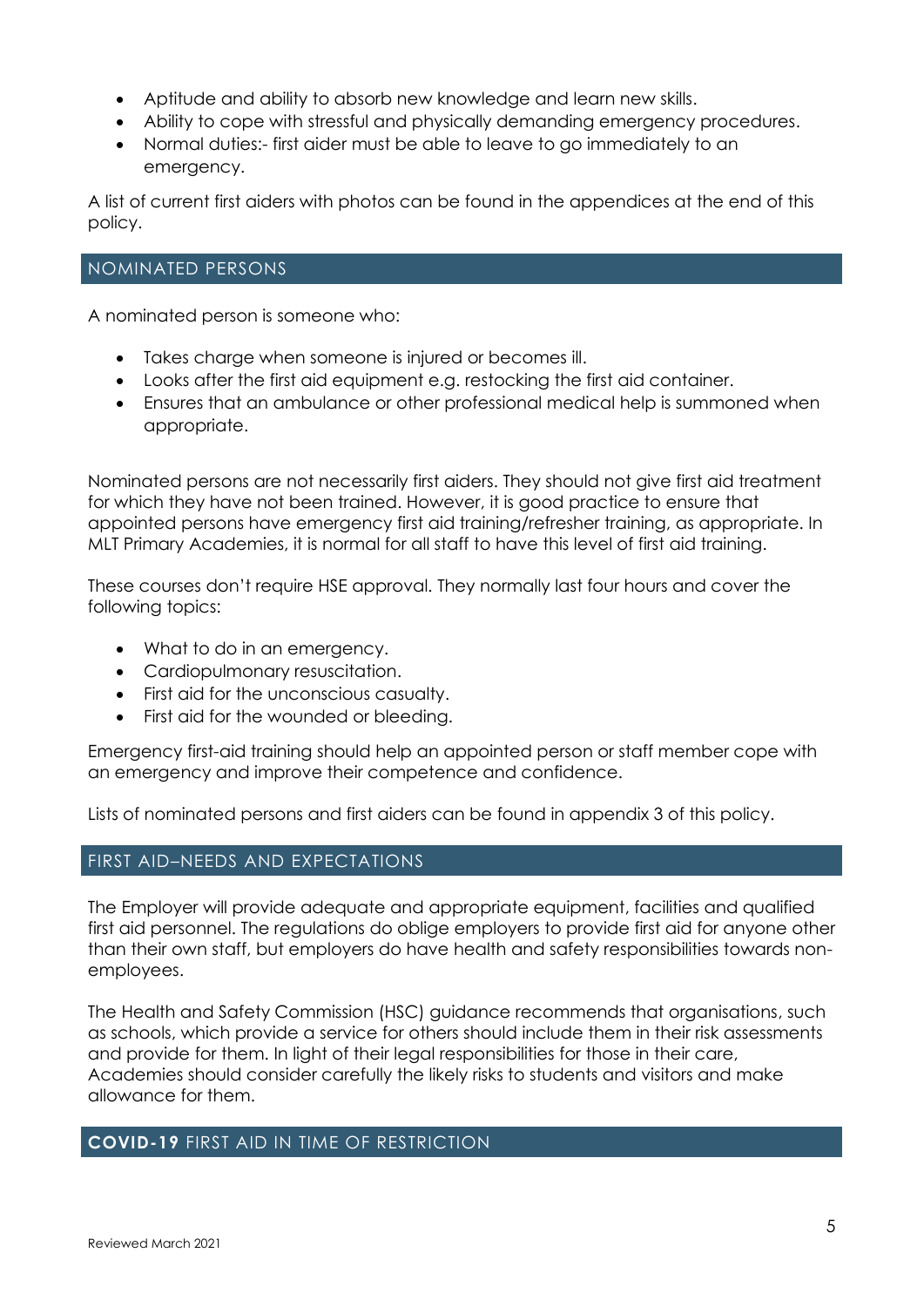During times of restriction due to a Covid-19 outbreak, changes will be made to the first aid practices and procedures in each Academy. General changes are encompassed in this document, but contextual issues will be addressed in individual Academy Risk Assessments and Covid-19 planning document. These should be read alongside this policy. Specific measures for managing suspected cases of Covid-19 can be found below.

# RE-ASSESSMENT OF FIRST-AID PROVISION

The LGC and/or Principal should regularly review the Academy's first-aid needs (at least annually), and particularly after any changes, to ensure the provision is adequate. Where minimum numbers of trained first aiders are set, these should be monitored to ensure that these standards are being met.

**Covid-19** - Prior to an Academy opening to any number of students, whether partial of full opening, at a time of Covid-19 restriction, the Academy Principal should undertake a reassessment of first aid provision. This should consider the needs of the Academy, the availability of staff and PPE requirements. It should also consider any adjustments to physical first aid provision which might be needed to maintain social distancing etc. This reassessment can be incorporated int the Academy's wider risk assessment and Covid-19 plan.

# PROVIDING INFORMATION

The employer or the manager with the delegated function (the Principal) must inform all staff (including those with reading and language difficulties) of the first-aid arrangements. This should include the location of equipment, facilities and first-aid personnel, and the procedures for monitoring and reviewing the Academy's first-aid needs.

**Covid-19** – The Principal will ensure that all staff are aware of adjusted procedures in place during Covid-19 outbreaks. This will include expectations around the use of PPE, locational changes to First Aid provision and procedures for suspected Covid-19 cases.

# FIRST AID LOCATION INFORMATION

First aid boxes and first aid record books are kept in key points across the Academy site. A full list of locations is at the end of this document. It is the responsibility of the nominated person to check these regularly – they should be fully audited at least annually. All first aid kits are BS8599-1 compliant.

A central first aid record folder is kept in the Academy office.

# CONTACTING FIRST-AID PERSONNEL

Posters detailing a list of current first aiders and their locations, locations of first aid kits and emergency procedures are displayed in the locations around the Academy – see appendix 4.

# LIABILITY AND INDEMNITY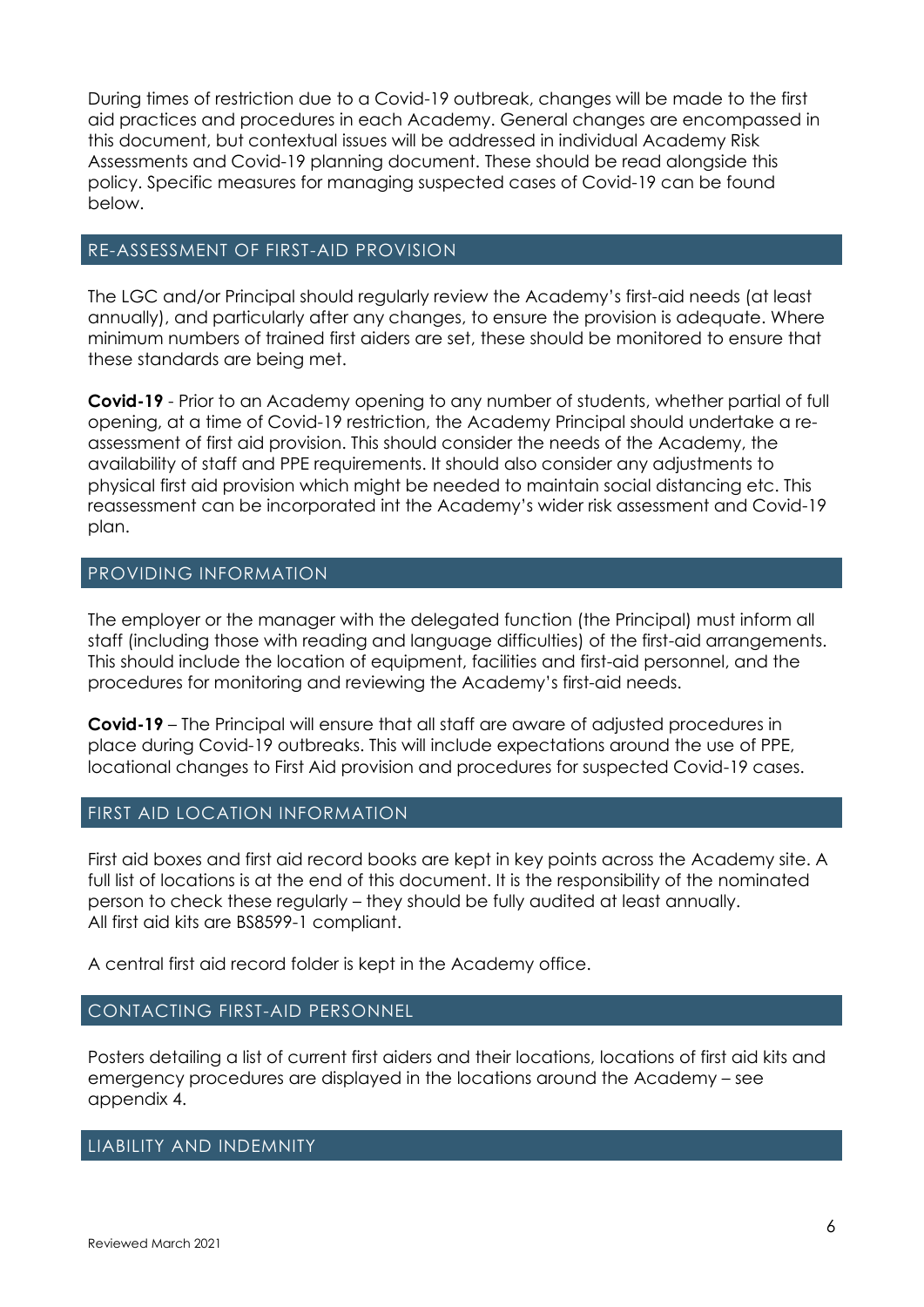The Trust Board will ensure that the appropriate level of insurance is in place and appropriately reflects the Trust/Academy level of risk.

## RISK ASSESSMENT OF FIRST-AID NEEDS

The Academy will include staff, students, and visitors when carrying out risk assessments for first-aid needs. Staff will liaise with the SENCo and any member of staff with specific responsibility for Education, Health and Care Plans where appropriate in the preparation of risk assessments for students with physical disabilities.

The LGC/Principal should consider additional first aid provision if there is more than one building. They should consider how many first-aid personnel are needed to provide adequate cover on each floor on a spilt level site and outlying buildings.

**Covid-19** – During times of Covid-19 restriction, consideration should be made of which staff are available to attend work. If any first aid trained staff are shielding or vulnerable, they should not be asked to undertake first aid duties. In these cases, alternative provision must be made and identified risks mitigated.

# LOCATION OF BUILDING

It is good practice to inform the local emergency services, in writing, of the Academy's location (giving ordinance survey grid references if necessary) and any particular circumstances that may affect access to the site. If the Academy has more than one entrance, emergency services should be given clear instructions on where or to whom they should report.

#### ARE THERE ANY SPECIFIC HAZARDS OR RISKS ON THE SITE?

Hazards and temporary hazards, such as building maintenance work, should be considered and suitable short-term measures put in place.

#### SPECIFIC NEEDS

Staff or students with special health needs or disabilities should always be separately catered for and if appropriate, specific first aid procedures will be included within the Education, Health and Care Plans for these students. These may include specific instructions on when contacting emergency services – provision for students with long term medical conditions is covered in the separate 'Supporting Students with Medical Needs Policy'. Different first-aid procedures apply to students in primary and secondary Academies. For example, the resuscitation techniques differ depending on the age of a student. First aid training organisations can provide advice on training for first aid personnel in each sector.

**Covid-19** – It should be noted that some students with more severe medical needs may need care which requires enhanced PPE to be provided. This will be built into the students care plan and provision made within the Academy for its supply. For further information see the 'Toileting and Intimate Care Policy' or 'Supporting Students with Medical Needs Policy'.

# ACCIDENT STATISTICS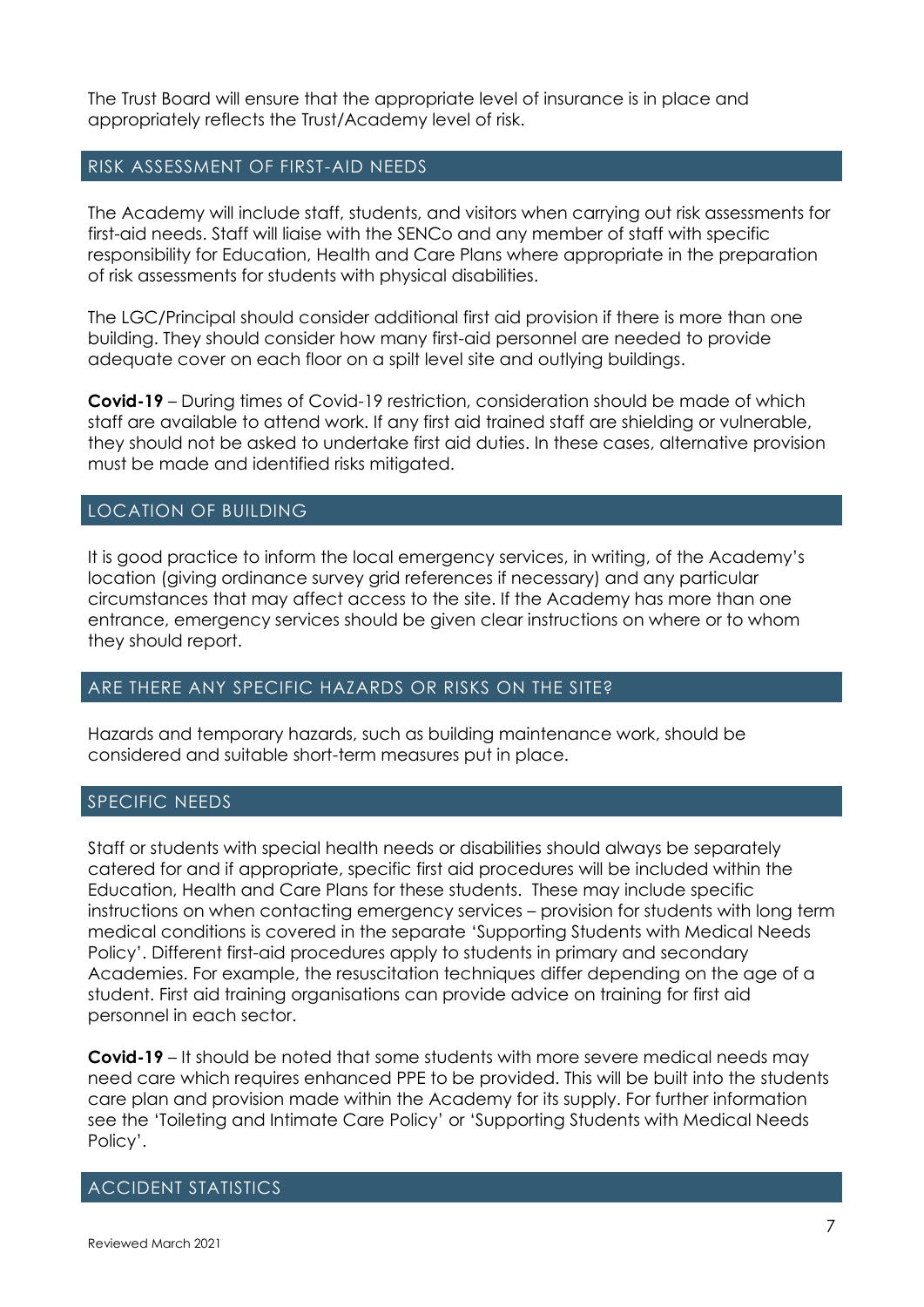Accident statistics can indicate the most common injuries, times, locations and activities at a particular site. These can be useful tool in a risk assessment, highlighting areas to concentrate on and tailor first-aid provision to. It is the responsibility of the nominated person and Business Manager to keep the Accident statistics.

# NUMBERS OF FIRST-AID PERSONNEL REQUIREMENT

The LGC/Principal is to consider the likely risks to students and visitors, as well as employees, when drawing up policies and deciding on the numbers of first-aid personnel. The HSC provide guidance on numbers of first-aid personnel based on employee numbers. As a general guide, they recommend that:

A lower risk place of work (e.g., shops, offices, libraries) with fifty to one hundred employees, should consider having at least one first aider.

A medium risk place of work (e.g. light engineering and assembly work, food processing) with twenty to one hundred employees, should consider having at least one first aider for every fifty employees (or part thereof). Schools will generally fall into the lower category, but some schools or areas of activity may fall into the medium risk category. The Academy should base its provisions on the results if its risk assessment. If there are parts of the Academy where different levels of risk can be identified, the employer should consider the need to make different levels of provision in different areas/faculties. When considering how many first-aid personnel are required, the LGC/Principal should also consider:

- Adequate provisions for lunchtime and breaks. It is good practice for lunchtime supervisors and SLT/pastoral staff to have first-aid training.
- Adequate provisions for leave and in case of absences.
- First aid provision for off-site activities e.g. educational trips/sporting events etc. If a first aider accompanies students off site, there needs to be adequate first-aid provision for all occasions.
- Adequate provisions for practical subjects, such as science, technology, physical education.
- Adequate provisions for out of hours activities e.g. sports activities, clubs.
- Any agreements with contractors, (e.g. Meals) on joint provision for first aid for their employees.
- Adequate provisions for trainees working on site. They have the same status as staff for the purpose of health and safety legislation.
- Procedures for if the nominated person or trained first aider deals with an emergency in an isolated area e.g. on the playing field. He/She goes go the scene with her radio and radios or in mobile phone contact.
- Procedures to meet an ambulance if there is need for one.

Members of staff are to visit the nominated person or trained first aider if they require any information on first aid procedures, facilities and personnel. This information is displayed on notices throughout the Academy.

See appendix 3 and 4 for first aiders and kit locations.

**Covid-19** – It is particularly important that the above factors are taken into account when planning for provision during times of Covid-19 restriction. When normal operating procedures are not in place, it may be that additional first aid provision needs to be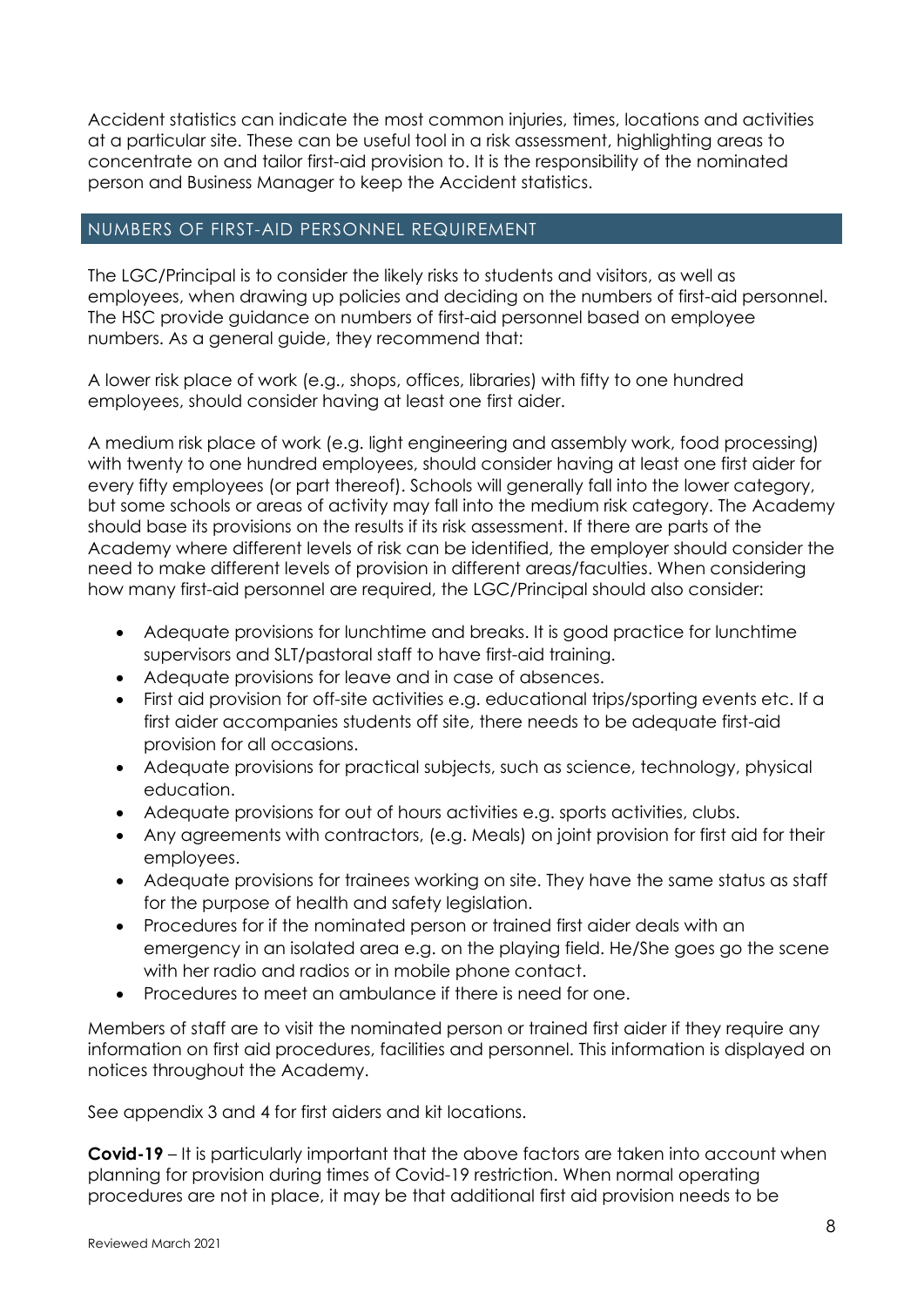considered at particular times of the day. This should be built into the individual Academy risk assessment and Covid-19 plan.

# QUALIFICATIONS AND TRAINING

A first aider must hold a valid certificate of competence, issued by an organisation whose training and qualifications are approved by the HSE. Information on local organisations offering training is available from HSE offices. Training courses cover a range of first aid competences. However, standard first aid at work training courses does not include resuscitation procedures for children. The employer should arrange appropriate training for their first-aid personnel.

Training organisations will often tailor courses specifically to Academy's needs. It is helpful to let the training organisation know in advance of any particular areas that should be covered. First aid at work certificates is only valid for three years. Refresher training and retesting of competence should be arranged before certificates expire. If a certificate expires, the individual will have to undertake another full course of training to become a first aider. However, employees can arrange for first aiders to attend a refresher course up to three months before the expiry date of their certificate. The new certificate takes effect from the date of expiry. The Academy should keep a record of first-aiders and certification dates.

The HSE also produce guidance on the standards and requirements for approval of training including a list of standard first aid competences.

# FIRST-AID MATERIALS, EQUIPMENT AND FIRST-AID FACILITIES

Employers must provide the proper materials, equipment and facilities at all times. First-aid equipment must be clearly labelled and easily accessible. Every employer should provide at least one fully stocked first-aid container for each site. The assessment of any Academy first-aid needs should include the number of first-aid containers.

Additional first-aid containers will be needed for split sites/levels, distant sports fields or playgrounds, any other high-risk areas and offsite activities. All first-aid containers must be marked with a white cross on a green background. The siting of first-aid boxes is a crucial element in the Trust/Academy policy and should be given careful consideration. If possible, first-aid containers should be kept near to hand washing facilities.

**Covid-19** – Wherever a first aid kit is located, a stock of PPE must also be provided. This should comprise of fluid resistant aprons, gloves and face coverings. No first aid should be administered without the first aider 'donning' PPE prior to administering treatment. Guidance for the safe donning (putting on) and doffing (taking off) of PPE can be found in appendix 8.

# CONTENTS OF A FIRST-AID CONTAINER

There is no mandatory list of items for a first-aid container, however the HSE recommend that, where there is no special risk identified, a minimum provision of first-aid items would be:

- A leaflet giving general advice on first aid (see list of publications in Appendix 7)
- 20 individually wrapped sterile adhesive dressings (assorted sizes).
- Two sterile eye pads.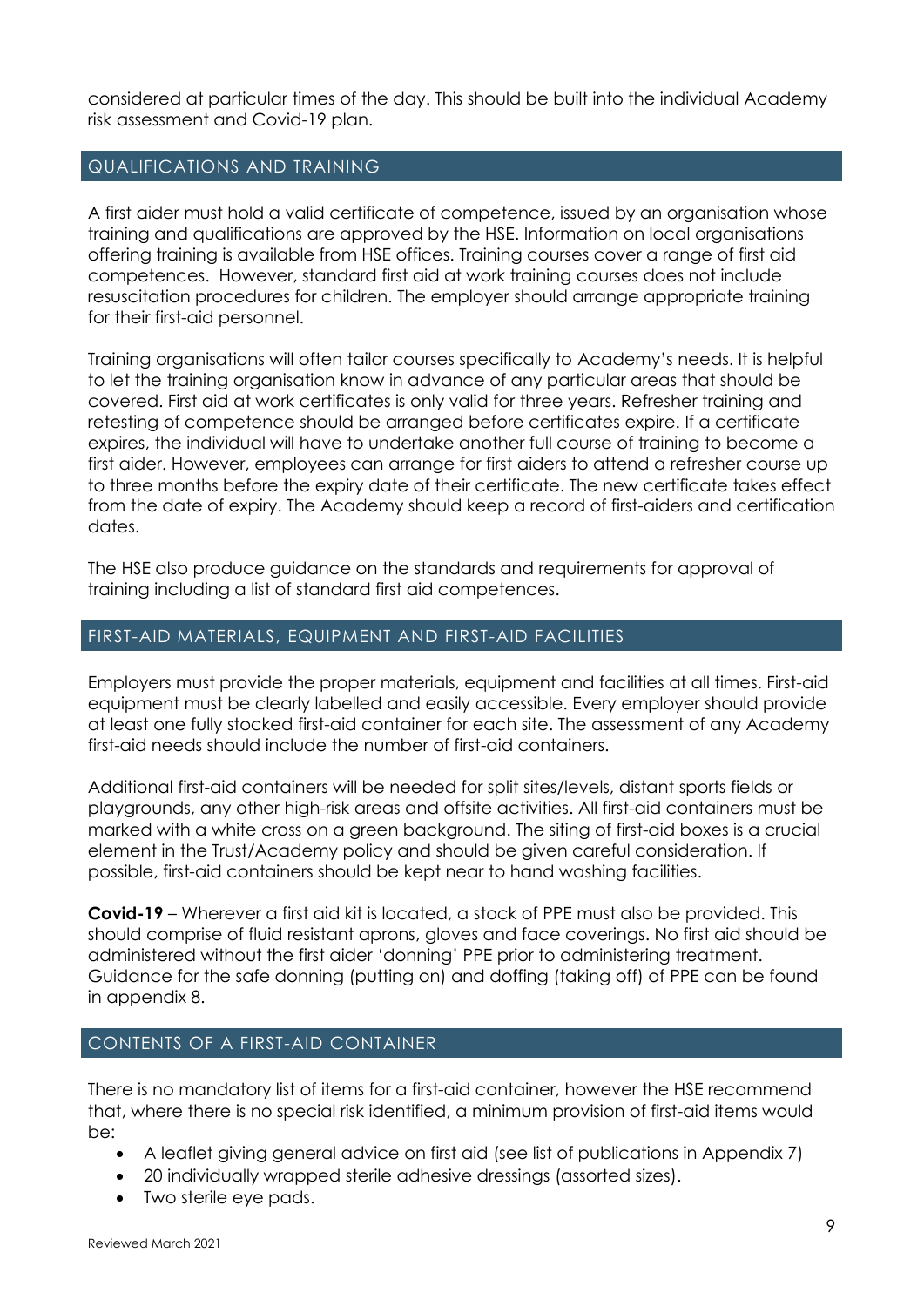- Four individually wrapped triangular bandages (preferably sterile).
- Six safety pins.
- Six medium size (approx. 12cm x 12cm) individually wrapped sterile medicated wound dressings.
- Two large (approx. 18cm x 18cm) sterile individually wrapped undedicated wound dressings.
- One pair of disposable gloves.
- **Covid 19** Stock of fluid resistant gloves.
- **Covid 19** Stock of fluid resistant aprons.
- **Covid 19**  Stock of fluid resistant masks.
- **Covid-19** Stock of eye-protection (goggles or face visors).

NB - Equivalent or additional items are acceptable.

The Nominated Person is the person who is responsible for examining the contents of firstaid containers. These should be checked frequently and restocked as soon as possible after use.

There should be extra stock in the Academy. Items should be discarded safely after the expiry date has passed.

Stock check forms can be found at appendix 5 of this policy.

**Covid-19** – If stocks of PPE are found to be inadequate, these should be ordered in consultation with the MLT central team as these items are subject to centralized purchasing.

# TRAVELLING FIRST-AID CONTAINERS

Before undertaking any off-site activities, the risk assessment process should consider what first-aid provision is needed. This should be checked and considered by both the EVC (Educational Visits Coordinator) and Principal who will sign provision off as part of the assessment process. The HSE recommend that, where there is no special risk identified a minimum stock of first-aid items for travelling first-aid containers is:

- Leaflet giving general advice on first aid. (See list of publications in Appendix 7).
- Six individually wrapped sterile adhesive dressing.
- One large sterile un-medicated wound dressing -approx. 18cm x 18cm.
- Two triangular bandages.
- Two safety pins.
- Individually wrapped moist cleansing wipes.
- One pair of disposable gloves.
- Equivalent or additional items are acceptable.

Additional items may be necessary for specialised activities.

Stock check forms can be found at appendix 5 of this policy.

**Covid-19** – In times of Covid-19 restrictions, if off site activities are undertaken, PPE must be taken on the visit and used to administer any first aid needed.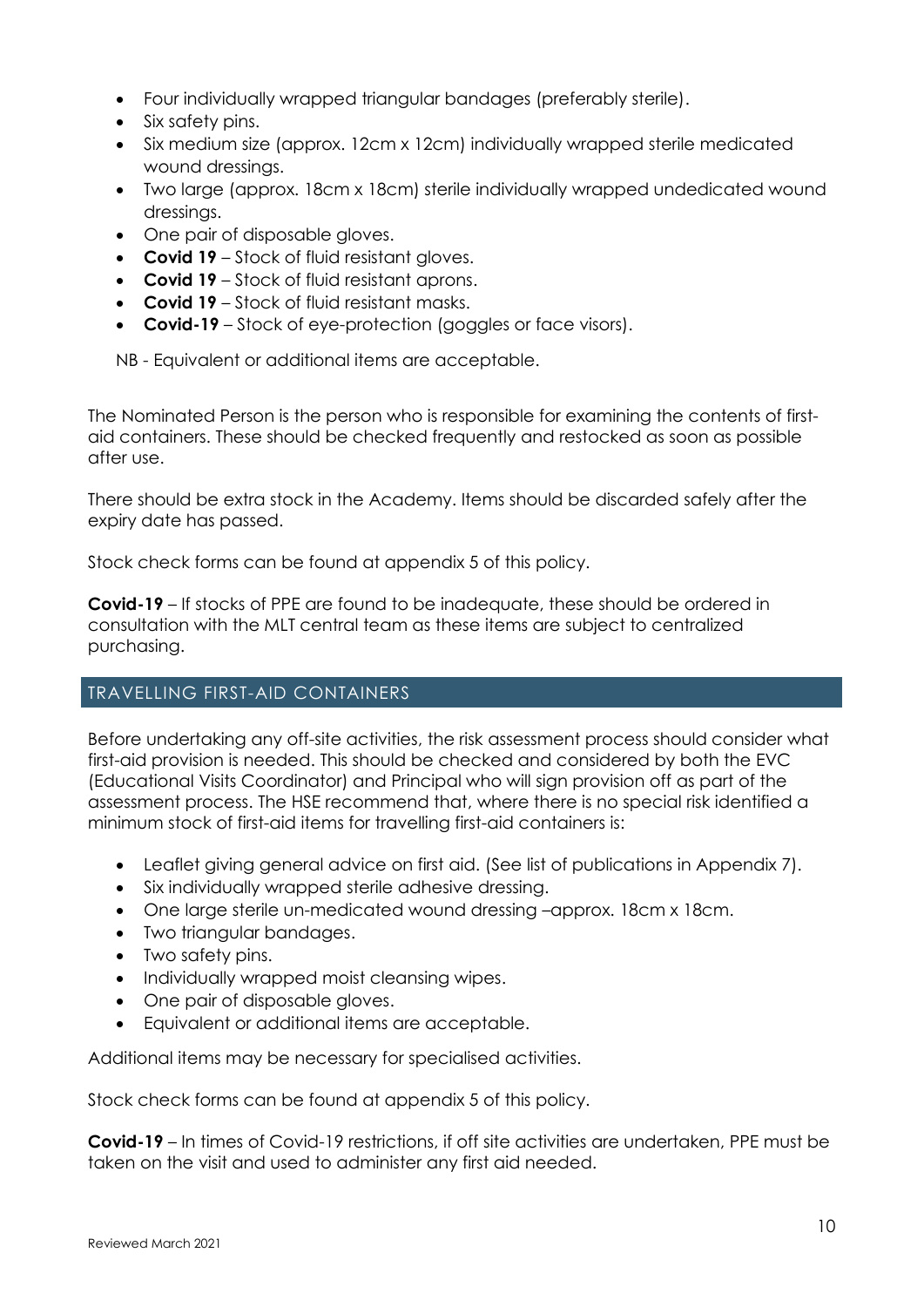# THE FIRST-AID CONTAINER

First aid containers must be:

- Maintained in a good condition.
- Suitable for the purpose of keeping the items referred to above in good condition.
- Readily available for use.
- Prominently marked as a first-aid container.

Locations of first aid containers with photographs can be found in appendix 4 of this policy.

**Covid-19** – PPE must be stored in a clearly labelled container, next to the first aid station. The box should be labelled 'do not administer first aid without use of PPE'. Advice for the safe donning and doffing of PPE (appendix 8) should be displayed prominently in all first aid areas.

# FIRST AID ACCOMMODATION

The employers will provide suitable and sufficient accommodation for first aid according to the assessment of the first-aid needs identified. The education (school premises) regulations 1996 require the school to have a suitable room that can be used for medical or dental treatment when required and for the care of students during school hours. The area, which must contain a washbasin and be reasonably near to a WC, need not be used solely for medical purposes, but it should be appropriate for that purpose and readily available for use when needed.

Details of the Academy medical room(s) can be found at the end of this policy.

**Covid-19** – During times of Covid-19 outbreak, consideration must be made of the suitability of existing first aid areas. Small, enclosed spaces are comforting for students during normal periods of operation but may not provide sufficient scope for social distancing or sufficient airflow during times of restriction. Any changes made to first aid accommodation/procedures must be made as part of the Academy Covid-19 risk assessment and communicated to all staff and students.

**Covid– 19** – Specific provision must be made for students with symptoms of Covid-19 (see 'Managing Suspected Covid-19 Cases' below) to be isolated. These areas are separate to normal first aid accommodation and provision must be outlined in the Academy plan. These isolation areas must comply with the following government guidance:

*If a student (with Covid-19 symptoms) is awaiting collection, they should be moved, if possible, to a room where they can be isolated behind a closed door, with appropriate adult supervision if required depending on the age of the student. Ideally, a window should be opened for ventilation. If it is not possible to isolate them, move them to an area which is at least 2 metres away from other people.*

# **HYGIENE/INFECTION CONTROL**

First aiders must follow their training and maintain good standards of infection control. Whenever small amounts of body fluids have to be cleaned up, disposable plastic gloves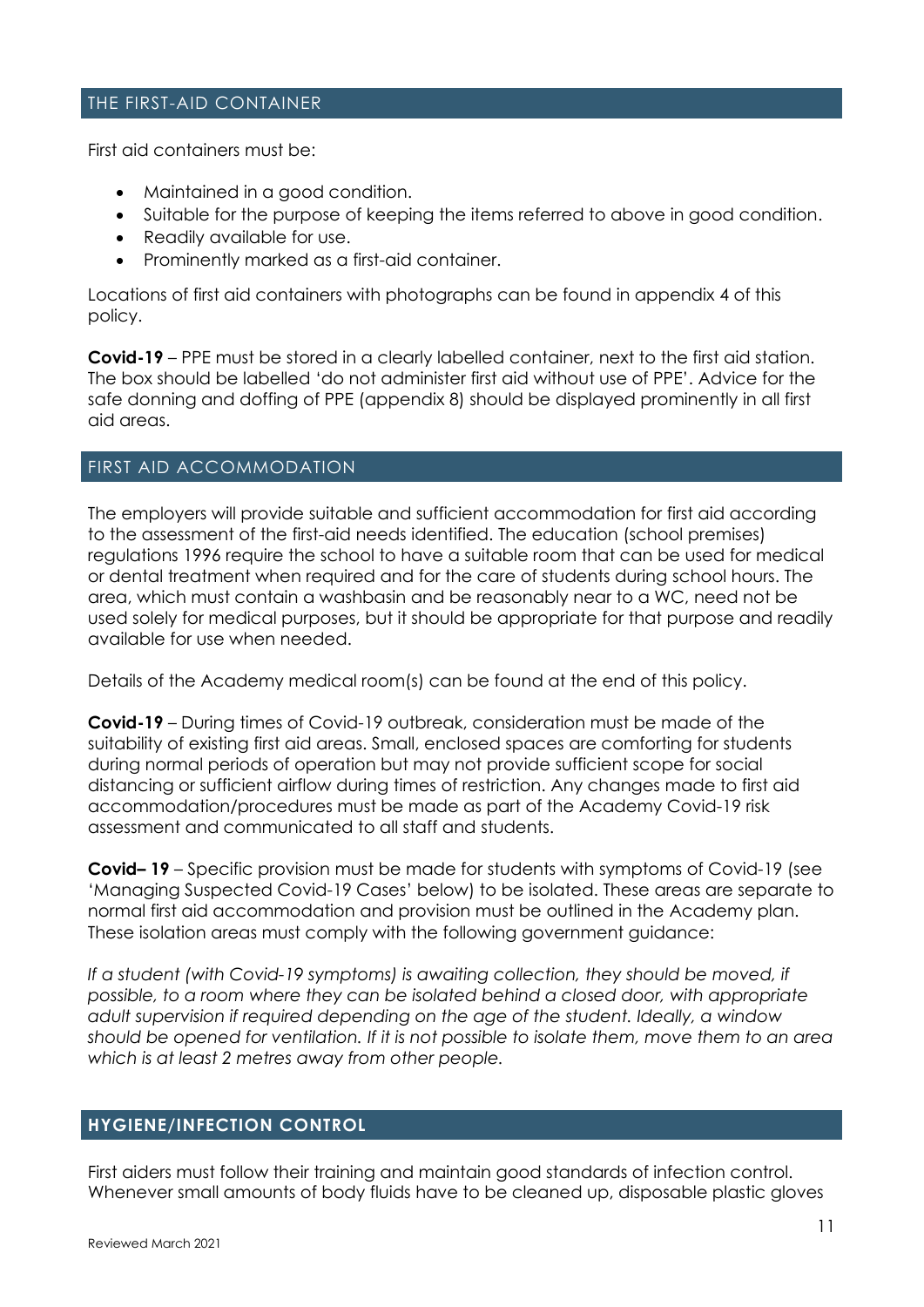must be worn, and disposable paper towels and a detergent solution should be used to absorb and clean surfaces. These items should be disposed of in black plastic bin bags, tied up and placed directly into waste bins with other inert waste.

**Covid-19** – The above guidance is particularly important in times of Covid-19 restriction. Guidance for donning and doffing PPE must be followed at all times (appendix 8) and additional PPE/specific procedures followed if a student is complaining of/displaying Covid-19 symptoms. In these cases, the following guidance must be noted:

- Cleaning an area with normal household disinfectant after someone with suspected coronavirus (COVID-19) has left will reduce the risk of passing the infection on to other people.
- Wear disposable or washing-up gloves and aprons for cleaning. These should be double-bagged, then stored securely for 72 hours then thrown away in the regular rubbish after cleaning is finished.
- Using a disposable cloth, first clean hard surfaces with warm soapy water. Then disinfect these surfaces with the cleaning products you normally use. Pay particular attention to frequently touched areas and surfaces, such as bathrooms, grab-rails in corridors and stairwells and door handles.
- If an area has been heavily contaminated, such as with visible bodily fluids, from a person with coronavirus (COVID-19), use protection for the eyes, mouth and nose, as well as wearing gloves and an apron.
- Wash hands regularly with soap and water for 20 seconds, and after removing gloves, aprons and other protection used while cleaning.

Further, more detailed guidance can be found in the document 'Covid-19: cleaning in non-heathcare settings'.

If a case of Covid-19 is confirmed, the guidance outlined below ('What to do if a student is displaying symptoms of coronavirus (COVID-19) must be followed and the school's procedures for an identified positive case followed, including contacting Public Health England through the DFE schools' advice line (0800 046 8687).

# REPORTING ACCIDENTS AND RECORD KEEPING

Under the Reporting of Injuries, Diseases and Dangerous Occurrences Regulations 1995 (RIDDOR) some accidents must be reported to the HSE. The employer must keep a record of any reportable injury, disease or dangerous occurrence. This must include:

- The date and method of the reporting, the time and place of the event.
- Personal details of those involved and a brief description of the nature of the event or disease.

This record can be combined with other accident records. The nominated person and Business Manager keep a record of such occurrences.

A suggested reporting format can be found in appendix 2 of this policy.

# PUBLIC SERVICE VEHICLES

Transport regulations require that all minibuses and public service vehicles used either as an express carriage or contract carriage have on a board a first-aid container which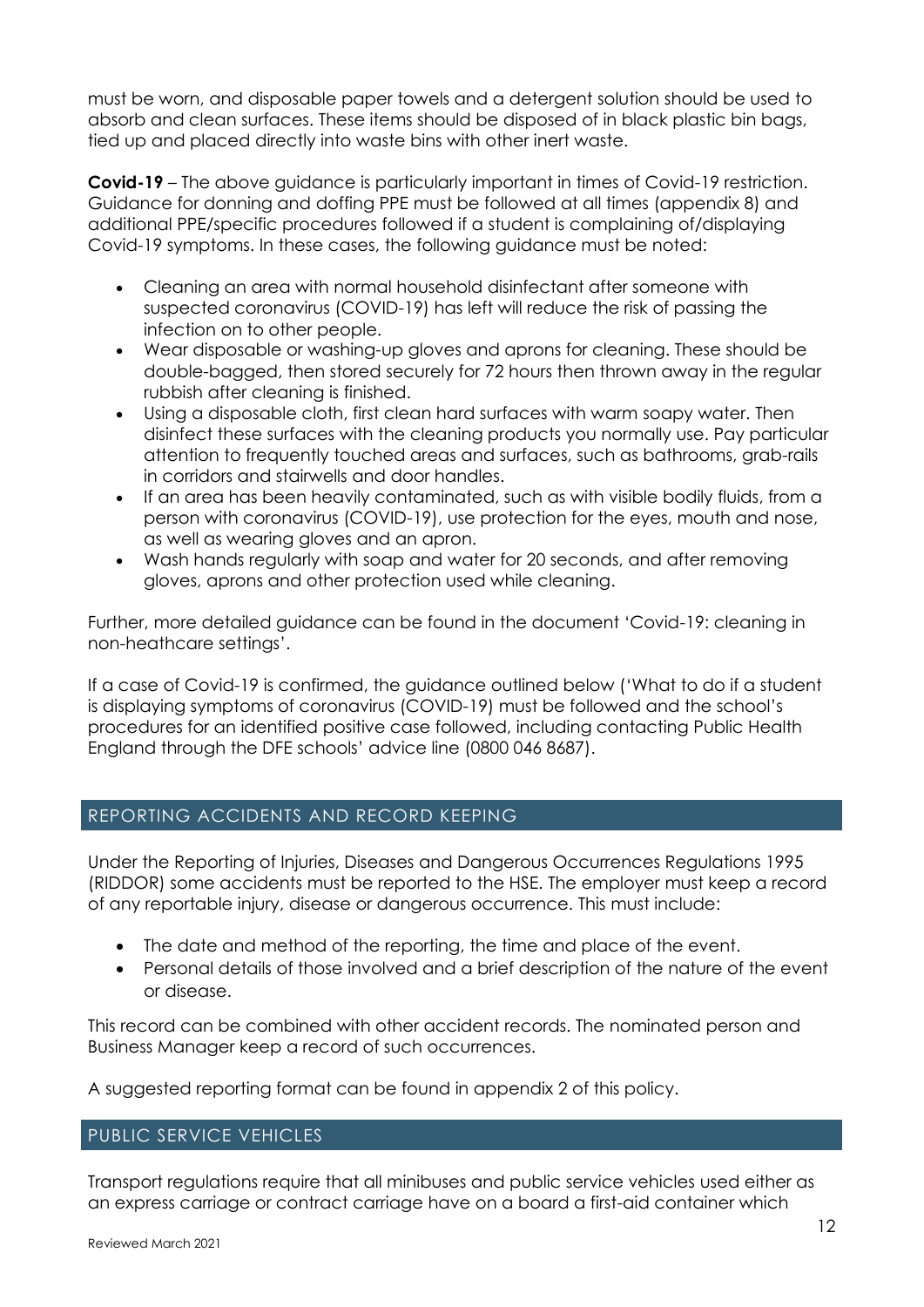meets regulations. MLT will specify within any contract specifications that this level of provision is in place where a tendering process takes place. It is the responsibility of coach providers to ensure that adequate provision is in place when vehicles are routinely hired.

# ACCIDENTS TO EMPLOYEES

The Academy needs to report the following accidents to employees to the RMBC Risk Management Section as soon as possible after the incident both by telephone and through the relevant form. The CEO should also be informed. RMBC will inform the HSE if the following injuries occur to either the Academy's employees during an activity connected with work, or self-employed people while working on the premises:

- Accidents resulting in death or major injury (including as a result of physical violence).
- Accidents which prevent the injured person from doing their normal work for more than three days (including acts of physical violence).

**Covid-19** Any incident where the correct PPE has not been used, or PPE accidentally becomes damaged during the administration of first aid, should be reported to the Academy Principal.

# HOW THE ACADEMY SHOULD REPORT ACCIDENTS OR INJURY

Parents/carers will be notified of ANY accident or injury which requires first aid treatment to their student at Academy or whilst on an Academy led activity. Where any student has sustained a head injury, the parents/carers will be notified by telephone and a head injury letter will be completed by the first aider dealing with the incident; the original letter given to the student to take home for parents and a copy filed in the first-aid record book.

If any medical treatment is required including hospital treatment, RMBC Risk Management must be notified immediately through the appropriate forms and the CEO informed. The HSE must be notified of fatal and major injuries and dangerous occurrences without delay (by telephone). This must be followed up within 10 days with a written report on Form 2508. Form 2508 can be downloaded from HSE website: [www.hse.gov.uk](http://www.hse.gov.uk/)

Other reportable accidents do not need immediate notification, but they must be reported to HSE within ten days on Form 2508.

# STUDENTS AND OTHER PEOPLE WHO ARE NOT AT WORK

An accident that happens to students or visitors must be reported to the HSE on Form 2308 if:

- The person involved is killed or is taken from the site of the accident to hospital; and
- The accident arises out of or in connection with work.

Like fatal and major injuries to employees or dangerous occurrences, these accidents must be notified to the HSE without delay and followed up in writing within ten days on Form 2508.

# *How do I decide whether an accident "arises out of or in connection with work"?*

In HSE's view an accident must be reported if it relates to: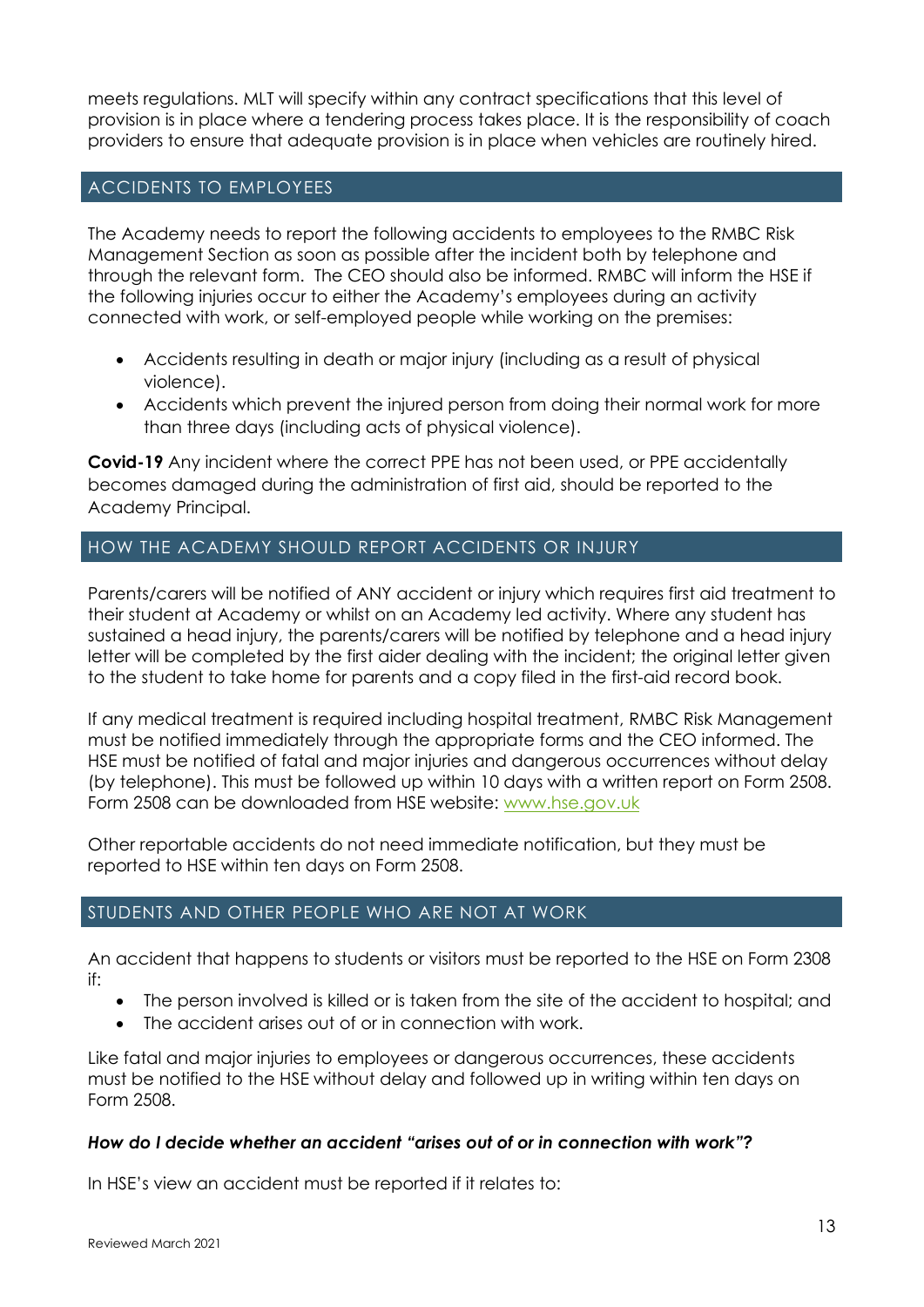- Any Academy activity, both on or off the premises.
- The way a Academy activity has been organised and managed (e.g. the supervision of a field trip).
- Equipment, machinery, or substances.
- The design or condition of the premises.

Employers with 10 or more employees must keep readily accessible accident records, either in written or electronic form. These records must be kept for a minimum of 3 years. The Specialist Support Assistant and Business Manager will keep these records.

# THE ACADEMY'S CENTRAL RECORD

The Academy should keep a record of any first aid treatment given by first aiders and appointed persons.

This should include:

- The date, time and place of the incident.
- The name (and class) of the injured or ill person.
- Details of the injury/illness and what first aid was given.
- What happened to the person immediately afterwards (e.g. went home, resumed normal duties, went back to class, went to hospital).
- Name and signature of first aider or person dealing with incident.
- Who notified the parent and whether this was by letter, phone, email or in person.

The nominated person keeps a central record, the information in the record book can:

- Help the Academy identify accident trends and possible areas for improvement in the control of health and safety risks.
- Be used for reference in future first-aid needs assessments.
- Be helpful for insurance and investigative purposes.
- In an emergency, the Principal will have procedures for contacting the student's parent/guardian/named contact as soon as possible.
- It is our practice to report all serious or significant incidents including head injuries to the parents/guardians by telephoning the parents and sending a head injury letter home with the student, which includes advice on signs and symptoms of a head injury (See appendices).

A reporting format (suggested) can be found in appendix 2 of this policy.

# INFORMING PARENTS/BUMP NOTES

Where an incident involves a significant incident, parents should always be contacted directly and given a full account of how a student became injured. Students will be given a note outlining the nature of an incident or injury whenever there is an injury which requires first aid or for ANY head injury. This note must outline the area injured, how the injury occurred, including, for example, the nature of the surface which a student fell/bumped their head on, and any treatment administered. The note also contains advice for parents on what to look out for if a head injury leads to further issues. For younger students, Academies may find it necessary to have a system for informing parents of an injury beyond this – for example a sticker, conversation at the end of the day or phone call home.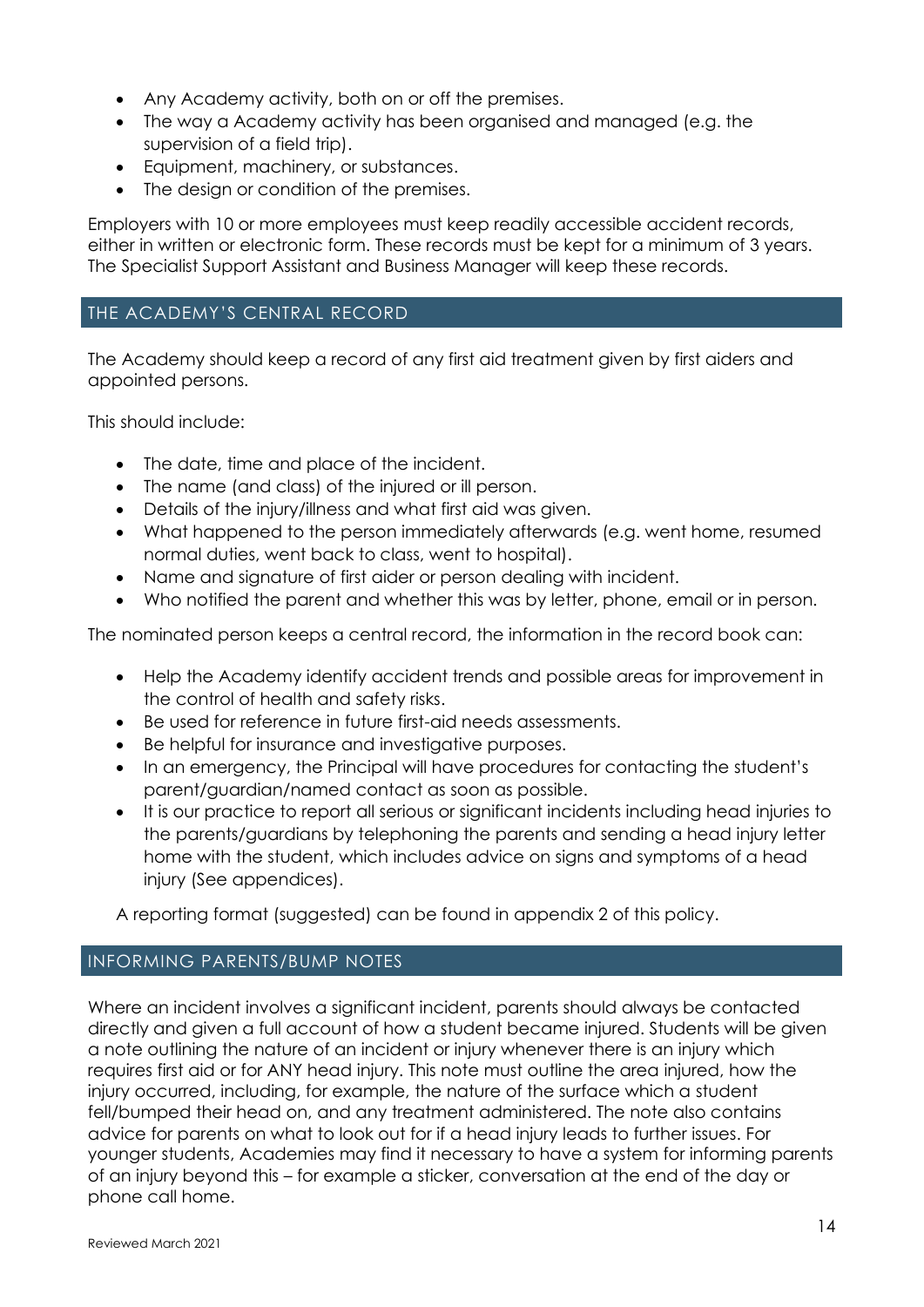An example bump note is attached to this policy (appendix 6).

# **COVID-19 – MANAGING SUSPECTED COVID-19 CASES**

Transmission of coronavirus mainly occurs via respiratory droplets generated during breathing, talking, coughing and sneezing. These droplets can directly infect the respiratory tracts of other people if there is close contact. They also infect others indirectly. This happens when the droplets get onto and contaminate surfaces which are then touched and introduced into the mouth or eyes of an uninfected person. Another route of transmission is via aerosols (extremely small droplets), but this is only relevant to medical procedures for a very small number of children in education settings, such as those with tracheostomies (see Intimate Care Policy or Meeting the Needs of Children with Medical Needs Policy). Therefore, it is imperative that any potential outbreak in an Academy is identified and the potential for spread nullified. This annex outlines the procedures which should be followed in caring for a student or adult who is displaying Covid-19 symptoms.

#### INITIAL ACTIONS

If anyone in school becomes unwell with a new, continuous cough or a high temperature, or has a loss of, or change in, their normal sense of taste or smell (anosmia), they must be sent home and be advised to follow the guidance for households with possible or confirmed coronavirus (COVID-19) infection.

This sets out that they must:

- Self-isolate for at least 10 days.
- Arrange to have a test to see if they have coronavirus (COVID-19).

# CARING FOR A STUDENT WITH COVID-19 SYMPTOMS

1. In an emergency, call 999 if they are seriously ill or injured or their life is at risk. Do not visit the GP, pharmacy, urgent care centre or a hospital except in an emergency.

2. Call parents/legal guardian to collect student and take them home, advise them that all household members will need to isolate and refer them to the guidance for households with possible or confirmed coronavirus (COVID-19) infection.

3. While the student is awaiting collection, move them to an isolated room and open a window for ventilation. If it is not possible to isolate them, move them to an area which is at least 2 metres away from other people.

4. Staff caring for a student while they are awaiting collection should maintain 2 metre distancing. If not possible, for example with a young child, they should wear suitable PPE: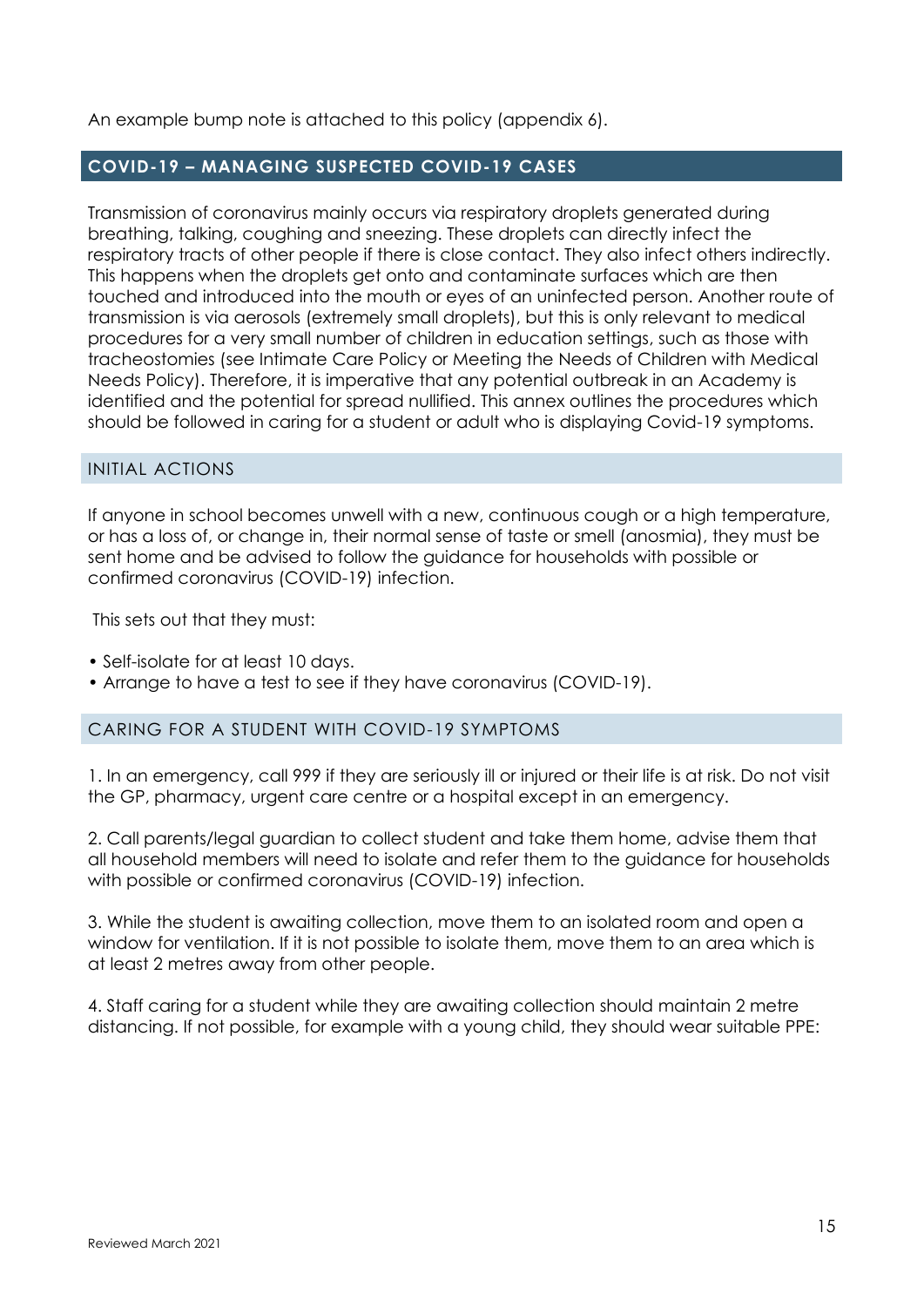| <b>Situation</b>                                                              | <b>PPE</b>                                         |
|-------------------------------------------------------------------------------|----------------------------------------------------|
| 2m distance cannot be maintained                                              | A face mask should be worn                         |
| Contact is necessary                                                          | Gloves, an apron and a face mask<br>should be worn |
| Risk of fluids entering the eye (e.g.<br>from coughing, spitting or vomiting) | Eye protection should also be worn                 |

5. If the student needs to go to the bathroom while waiting to be collected, they should use a separate bathroom if possible. The bathroom should be cleaned and disinfected using standard cleaning products before being used by anyone else.

6. All schools and FE providers have received a supply of home test kits. Home test kits should only be offered to individuals in the exceptional circumstance that you believe an individual may have barriers to accessing testing elsewhere.

7. Staff/other students who have had contact with the symptomatic student must wash their hands thoroughly for 20 seconds.

8. When parents/legal guardian pick up the student, advise them to get the student tested and notify you of the results.

9. Once the student has left the premises, thoroughly disinfect/clean all surfaces and contact points they came into contact with (including the bathroom if used).

PPE should be worn by staff caring for the student while they await collection. PPE in this case refers to:

- Fluid-resistant surgical face masks.
- Disposable gloves.
- Disposable plastic aprons.
- Eye protection (for example a face visor or goggles).

When PPE is used, it is essential that it is used properly; guidance for putting on(donning) and taking off (doffing) PPE can be found in appendix 8. This should be combined with scrupulous hand hygiene in order to reduce self-contamination.

Note – To be effective face masks must:

- Cover both nose and mouth.
- Not be allowed to dangle around the neck.
- Not be touched once put on, except when carefully removed before disposal.
- Be changed when they become moist or damaged.
- Be worn once and then discarded hands must be cleaned after disposal.

If a member of staff has helped someone with symptoms they do not need to go home unless a positive test is subsequently returned or they develop symptoms themselves. They should wash their hands thoroughly for 20 seconds after any contact with someone who is unwell. Cleaning the affected area with normal household disinfectant after someone with symptoms has left will reduce the risk of passing the infection on to other people.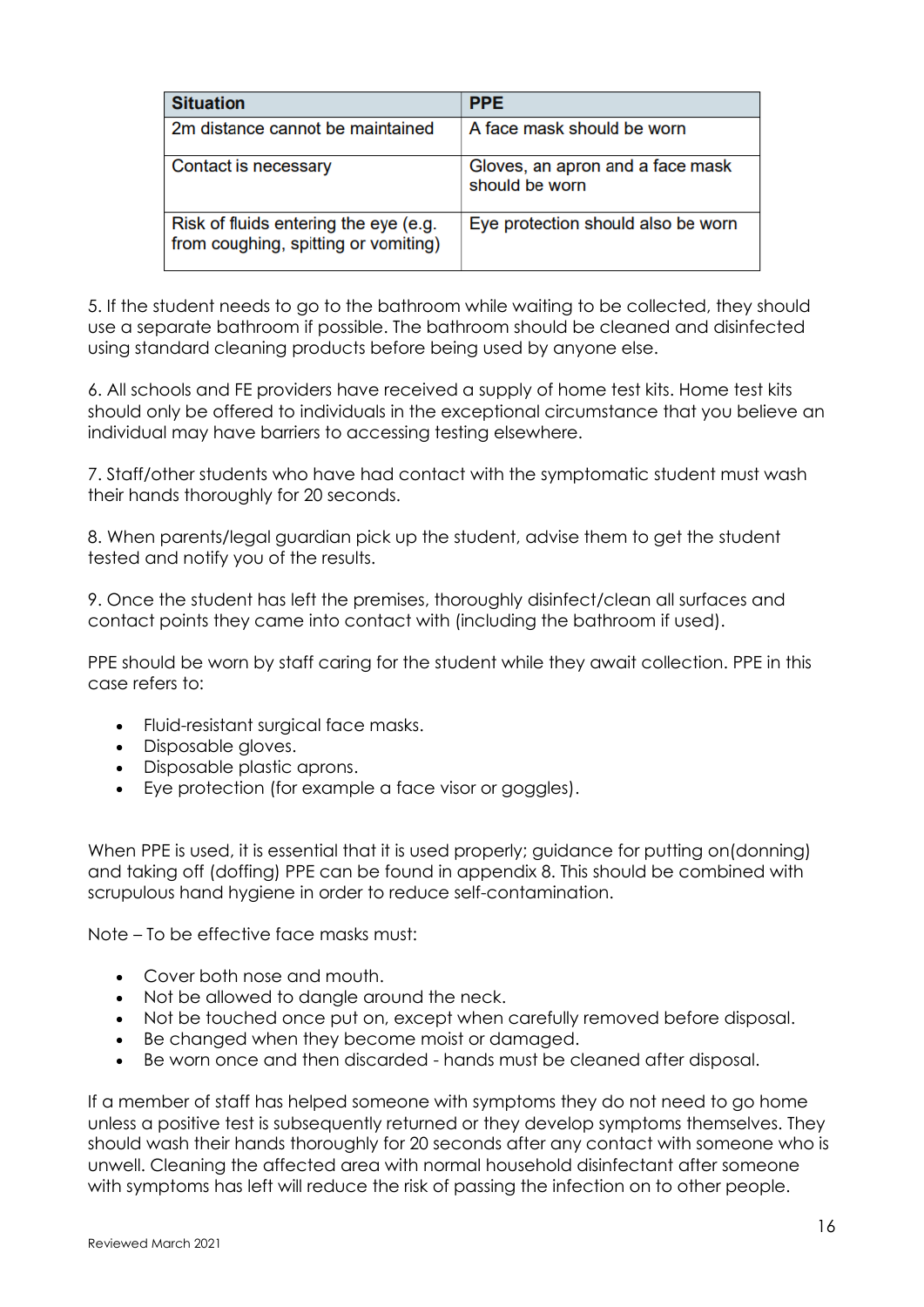# CLEANING FOLLOWING A SUSPECTED COVID-19 INFECTION

It is essential that good infection control measures are adopted where Covid-19 is suspected. If a student or adult has vomited or other bodily fluids are present, these should not be touched without the use of PPE as outlined above. Whether or not bodily fluids are present, the whole area where a student or adult showing Covid-19 symptoms has been waiting should be thoroughly cleaned. The following steps should be followed and the full guidance document, 'Covid-19: cleaning in non-healthcare settings' should be referred to:

- Clean the area with normal household disinfectant this will reduce the risk of passing the infection on to other people.
- Wear disposable or washing-up gloves, a face covering and aprons for cleaning. These should be double-bagged, then stored securely for 72 hours then thrown away in the regular rubbish after cleaning is finished.
- use a disposable cloth and clean hard surfaces with warm soapy water. Then disinfect these surfaces with the cleaning products specified by RMBC/DMBC. Particular attention should be paid to frequently touched areas and surfaces, such as toilet areas, grab-rails in corridors and stairwells and door handles.
- If an area has been heavily contaminated, such as with visible bodily fluids, from a person with coronavirus (COVID-19), use protection for the eyes, mouth and nose, as well as wearing gloves and an apron.
- Wash hands regularly with soap and water for 20 seconds, and after removing gloves, aprons and other protection used while cleaning.

Once the area where the student or adult has been waiting has been cleaned and any materials used disposed of according to the instructions above, the classroom area where the student or adult has been based should also be cleaned. This is a precautionary measure pending the test outcome. The student's personal possessions and any shared resources they have been using should be stored away from the classroom for 72 hours.

# PROCEDURE FOR A CONFIRMED CASE OF COVID-19

1. Swift action must be taken when a school becomes aware that someone who has attended the setting has tested positive for coronavirus (COVID-19).

2. The dedicated advice service, introduced by Public Health England and delivered by the NHS Business Services Authority should be contacted for advice and guidance. This can be reached by calling the DfE Helpline on 0800 046 8687 and selecting option 1 for advice on the action to take in response to a positive case.

3. If, following triage, further expert advice is required the adviser will escalate the call to the PHE local health protection team (HPT).

4. The advice service (or HPT if escalated) will work with you to carry out a rapid risk assessment and identify appropriate next steps.

5. With support from the advice service or HPT, close contacts of the symptomatic individual should eb identified. Contact tracers will inform contacts that they need to selfisolate for 10 days from the day after contact with the individual tested positive, in line with guidance for households with possible or confirmed coronavirus (COVID-19) infection.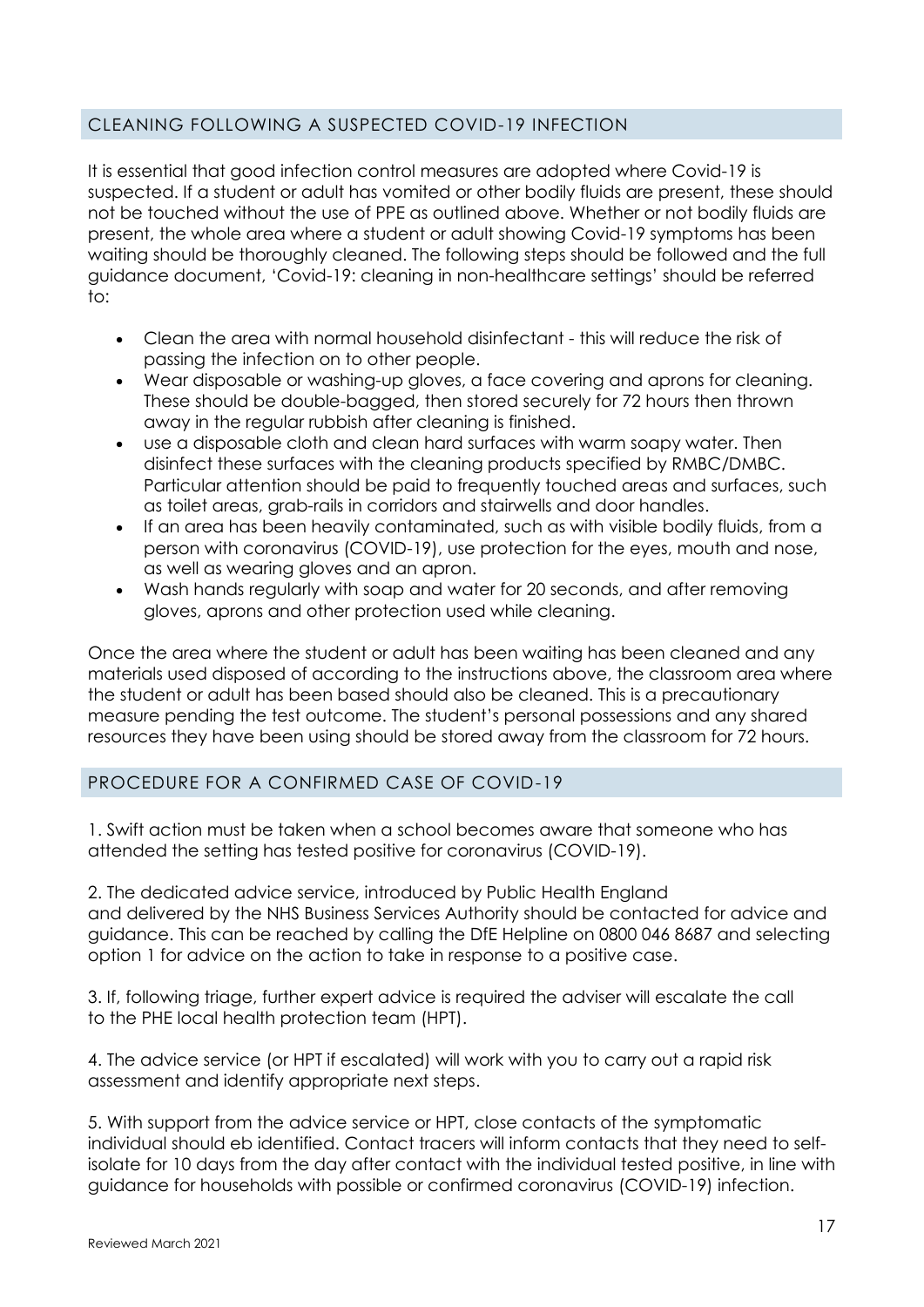6. All confirmed, positive cases should be reported using the online attendance form daily return. You should also inform your local authority of confirmed cases of coronavirus (COVID-19).

7. For students who are isolating, ensure access to remove provision so that they can continue to learn remotely.

8. A template letter has been developed by the Trust, based on those from the Health Protection Team which can be sent to parents and staff if needed.

9. Schools must not share the names of people with coronavirus (COVID-19) unless essential to protect others.

Schools should not request evidence of negative test results or other medical evidence before admitting children or welcoming them back after a period of self-isolation.

Further guidance is available on [testing and tracing for coronavirus \(COVID-19\).](https://www.nhs.uk/conditions/coronavirus-covid-19/testing-and-tracing/)

Once students and adults have completed the ten-day isolation period, they should return to the Academy.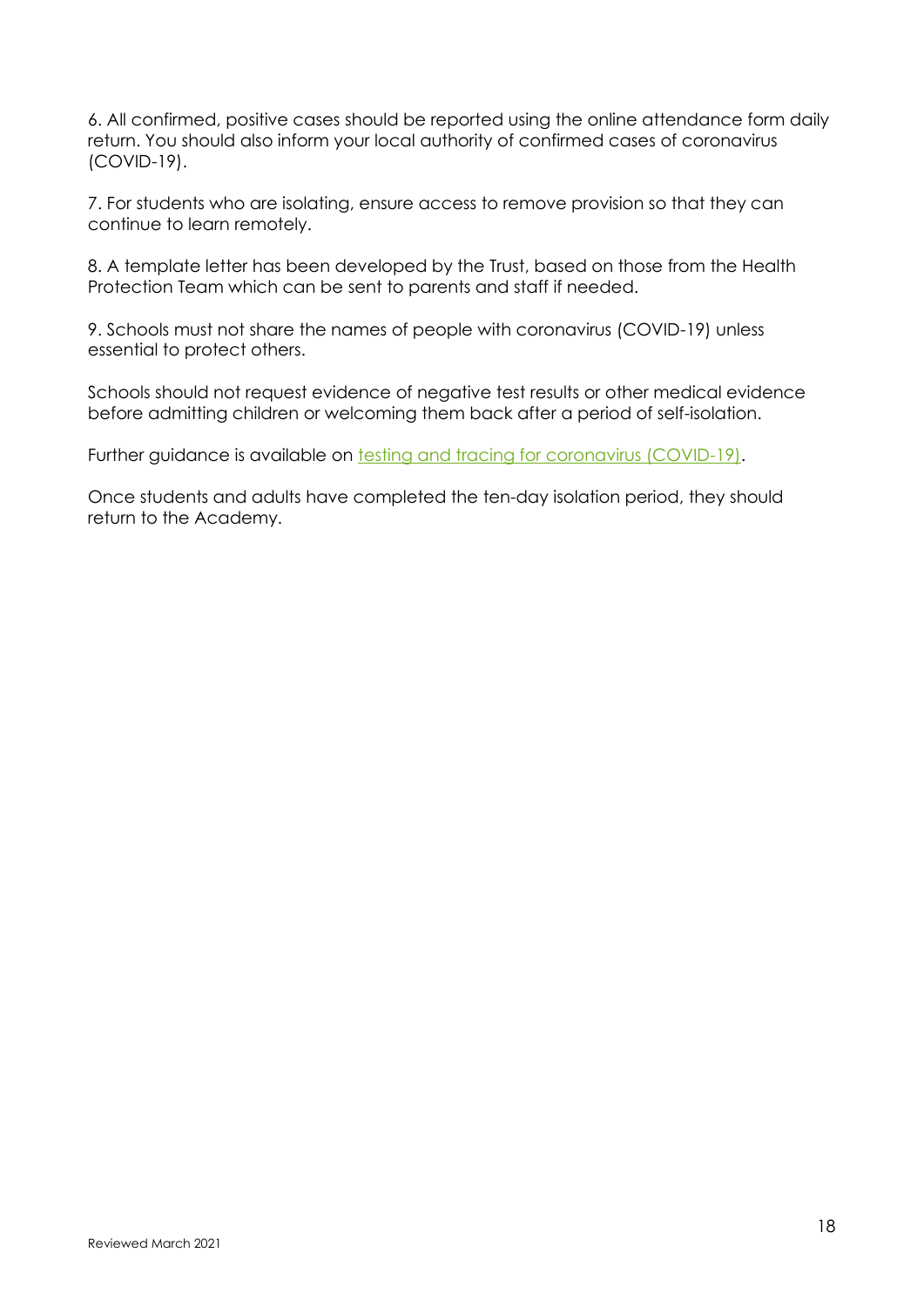# APPENDIX 1 - SPECIFIC MEDICAL CONDITIONS/TREATMENTS

Some conditions require students/staff to have constant and rapid access to medication. Where this is the case, consideration should be given to the location of the medication and staff awareness of the conditions. Where medication which is needed immediately can safely be carried by the student (for example with asthma) this should be the case. There are various conditions which may require the administration of first aid on site – some, such as epilepsy and diabetes require highly personalised approaches and specialised training. These should be accompanied by care plans (see separate policy on administering medicines/caring for students with medical needs). Outlined below are the provisions for two most common instances, asthma and anaphylaxis.

# ANAPHYLAXIS - EPIPEN MANAGEMENT & ADMINISTRATION

Students diagnosed as being at risk of anaphylaxis are prescribed adrenaline in an auto injector which is commonly known as an EpiPen. Adrenaline given through an EpiPen to the outer thigh muscle is the most effective treatment for anaphylaxis, as when injected it rapidly reverses the effects of a severe allergic reaction. It is a single use preloaded automatic injection and is designed to be used as a first aid device by people without formal medical training.

If a student has been prescribed an EpiPen it is necessary that training in its use is a part of professional learning provided each year by a Registered Training Organisation, as a part of development of the Individual Anaphylaxis Management Plan. Records of staff who have received this training are kept at reception or in the Academy office.

If a student has been prescribed an EpiPen, a minimum of two EpiPens must be provided by the student's parents to the Academy. In primary Academies, one must be kept in the student's classroom (or other accessible place) and one in the main office. Secondary age students would be expected to carry their own EpiPen with an emergency epipen available at student reception

# STORAGE OF EPIPENS

- EpiPens should be stored correctly and accessed quickly.
- EpiPens are stored in an unlocked, easily accessible place away from direct heat they should be available to the adults caring for a student at all times, including on the playground/social areas. They should not be stored in the refrigerator or freezer.
- EpiPens should be clearly labelled with the student's name.
- Each student's EpiPen should be distinguishable from other students EpiPens and medications.
- All staff should know where the EpiPenis located.
- The EpiPen should be signed in and out when taken from its usual place, such as for camps or excursions.
- Depending upon the speed of past reactions it may be appropriate to have the EpiPen in class or in a bag for outside use. In these cases, it should be in a labelled back and carried by a member of staff who is responsible for monitoring that student.
- It is important that trainer EpiPens (which do not contain adrenaline) are kept in a separate location from students' EpiPens.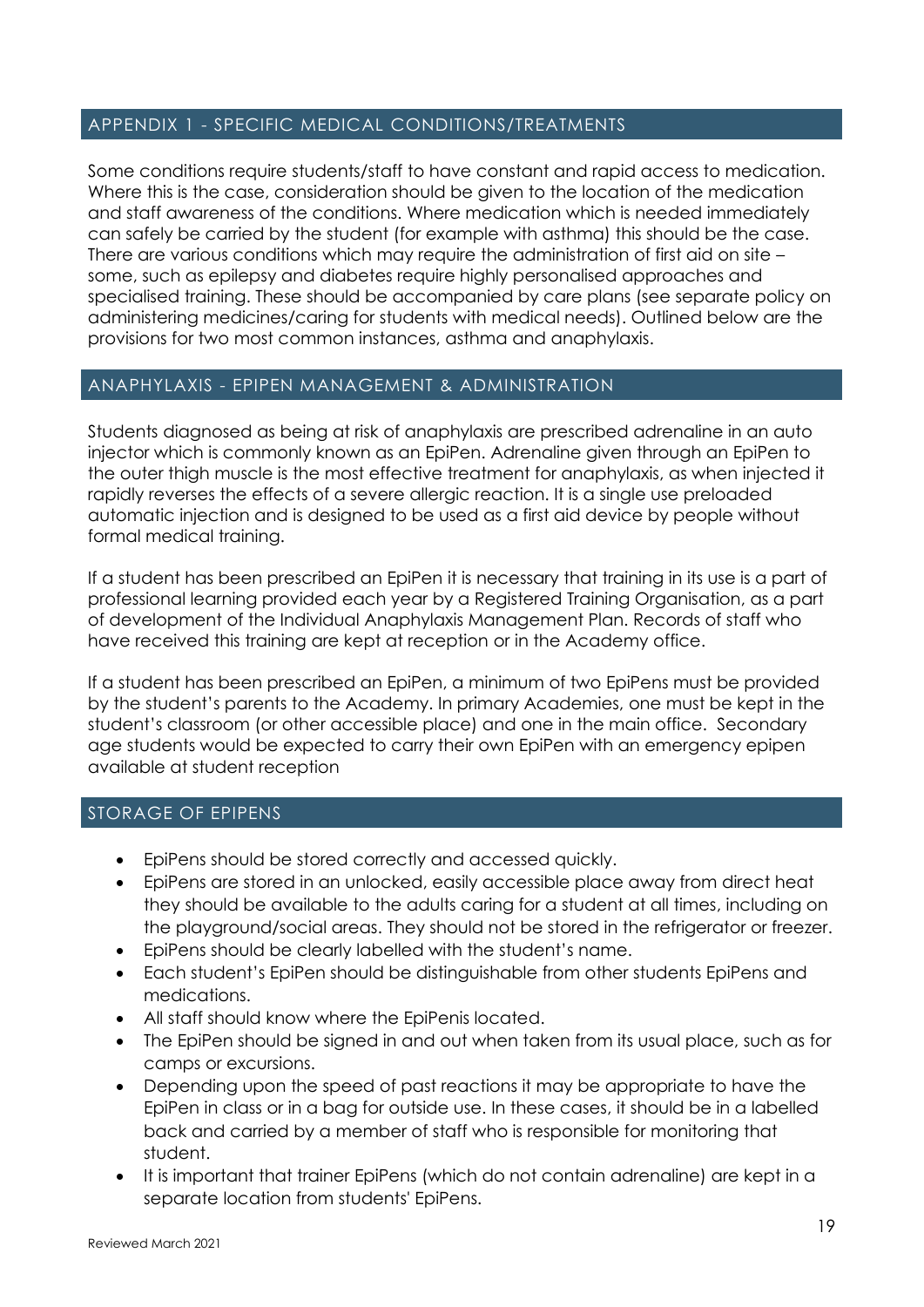EpiPens should not be cloudy or out of date. They should last at least 12 months from time of purchase from a pharmacy and have an expiry date printed on them. It is the parent/carer's responsibility to supply the student's EpiPen to the Academy and to replace it before it expires. It is recommended that a designated staff member, such as the senior first aider, should regularly check the EpiPen at the beginning or end of each term. At least a month before its expiry date, the designated staff member should send a written reminder to the parents/carers to replace the EpiPen. Adopting the practice of returning the EpiPen to the family at the end of each term is suggested. Return or replacement of the EpiPen should take place when the student recommences school in the new term.

Administration of EpiPen is quite safe: if a person is suspected of having a severe allergic reaction, it may be more harmful not to give it than to use it when it may not have been needed. EpiPen should be administered if there is difficulty in breathing and an ambulance should be called.

If the ambulance has not arrived and the patient has not recovered a second dose should be administered within 10 minutes.

*"If in doubt, give the EpiPen"* (from the ASCIA Action Plan for Anaphylaxis)

For additional information about the use of EpiPens refer to the Anaphylaxis Society UK.

# ASTHMA MANAGEMENT AND INHALER ADMINISTRATION

All staff receive asthma training as part of their basic first aid training.

Asthma is the most common chronic condition affecting one in eleven children. On average there are two children with asthma in every classroom in the UK and it accounts for over 25,000 emergency hospital admissions for asthma amongst children a year in the UK. Asthma is a serious and potentially life threatening respiratory condition which must be treated promptly and appropriately.

Students diagnosed with asthma will be prescribed a 'reliever' blue inhaler by their GP (commonly Salbutamol, trade name is Ventolin) for use during an asthma attack or exacerbation of their symptoms (occasionally they may be advised to take further doses of their 'preventer' inhaler in addition to the reliever if severe, however this is specific to individuals). If a student has been diagnosed with asthma and prescribed an inhaler their parents/carers must ensure that:

The necessary medical documentation for the Academy is completed in full and signed by a parent/carer; this includes an Education Health Care Plan, parental agreement for the Academy to administer medicine and request for student to carry his/her own medication – all of these are included in the administration of medicines point.

- Inhalers must be clearly labelled to avoid cross-infection however in an emergency they are all one dosage.
- FS/KS1 The teacher keeps the inhalers in the classroom. They must be available to the student at all times.
- KS2/3/4/5 The student carries a reliever inhaler on their person at all times, including on the sports pitch.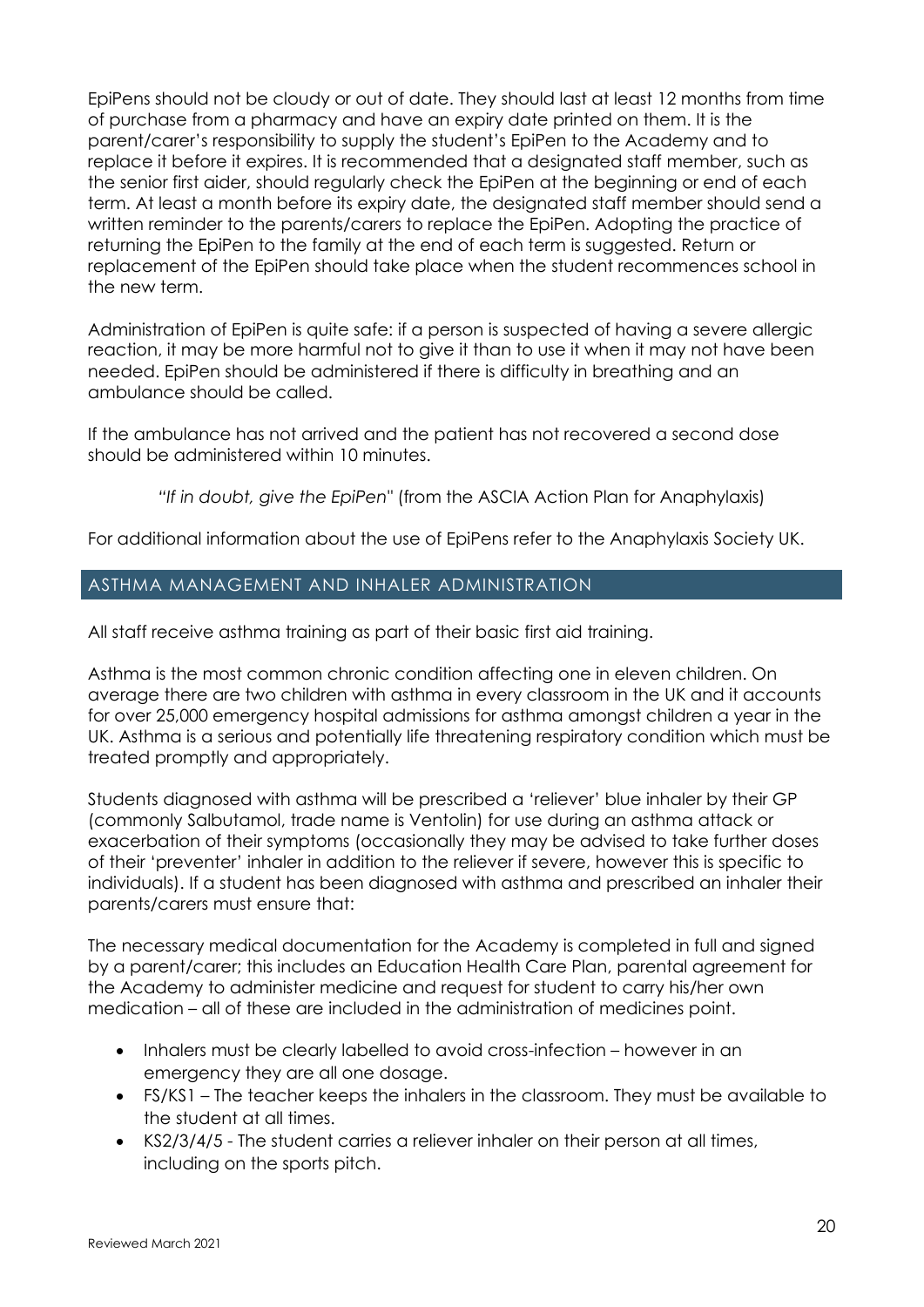- The Academy is supplied with a spare boxed reliever inhaler prescribed for that student (and a preventer inhaler should this be included in their asthma treatment plan). The box is important as it shows the expiry date of the inhaler.
- The spare inhaler/s will be stored securely in the medical area, in a clearly labelled box with their name, locked in a secure medical cabinet.
- A list of key holders to this medical cabinet is clearly displayed on the door of the cabinet.
- A record of expiry dates of all medications held in the medical room is kept by the Academy and parents will be reminded in advance of any medication that is due to expire and needs replacing.
- It is the responsibility of the parents/carers to ensure that the inhaler carried by the student is in date and has sufficient supply.

An asthma attack can be recognised from one or more of the following symptoms:

- Persistent cough (when at rest)
- A wheezing sound coming from the chest (when at rest)
- Difficulty in breathing (the student could be breathing fast and with effort, using all accessory muscles in the upper body)
- Nasal flaring
- Unable to talk or speak in complete sentences. Some children will become very quiet.
- They may try to tell you that their chest 'feels tight' (younger children may express this as tummy ache).

# **CALL 999 IMMEDIATELY AND COMMENCE THE ASTHMA ATTACK PROCEDURE WITHOUT DELAY IF THE STUDENT:**

- Appears exhausted
- Has a blue/white tinge around their lips
- Is going blue
- Has collapsed

# **IN THE EVENT OF AN ASTHMA ATTACK DURING SCHOOL HOURS THE FOLLOWING GUIDELINES SHOULD BE FOLLOWED:**

- Encourage the student to sit up and slightly forward.
- Use the student's inhaler that they carry on them if it is not available, use their own named spare inhaler kept in the Medical Room.
- Remain with the student at all times and send another person to fetch the inhaler from the Medical Room if necessary (ensure that the Medicine Administration Form is completed).
- Ensure that the spacer device is used with the inhaler if one has been supplied by the parents/carers (not all children will use one).
- Assist the student to take two separate puffs of their reliever inhaler (via the spacer if applicable).
- If there is no immediate improvement/relief, continue to give two puffs at a time every two minutes, up to a maximum of ten puffs.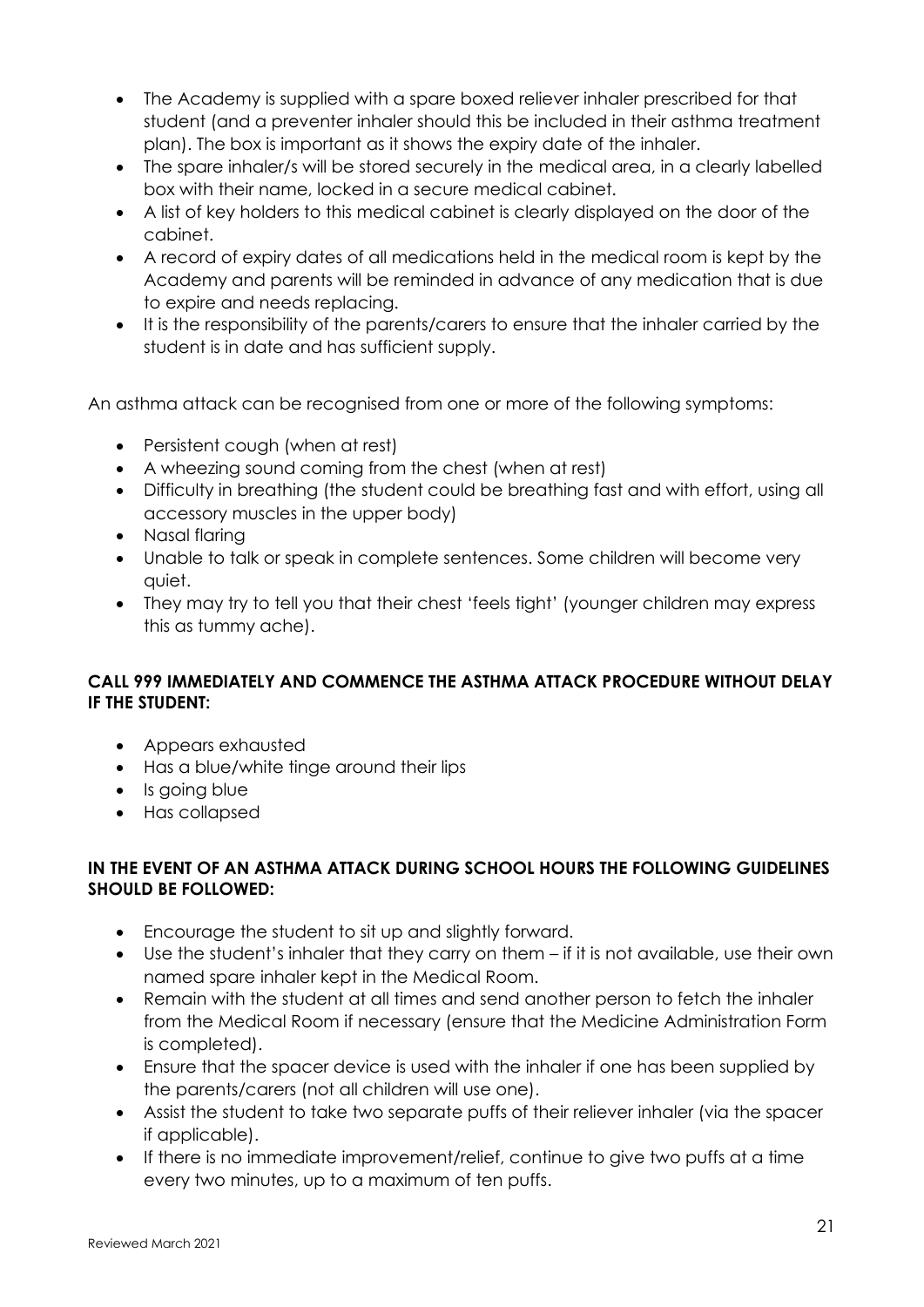- Remain calm, reassure the student and stay with them until they feel better. Once better they can return to normal activities.
- If the student does not feel better, symptoms have not eased or you are concerned at ANYTIME before you have administered ten puffs, ask another member of staff to CALL 999 FOR AN AMBULANCE, ensuring you give accurate details of the student's condition to the emergency services.
- If an ambulance does not arrive in ten minutes, give another ten puffs in the same way as detailed above. Inform parents/carers.

*Guidance taken from Department of Health: Guidance on the use of emergency salbutamol inhalers in schools, September 2014*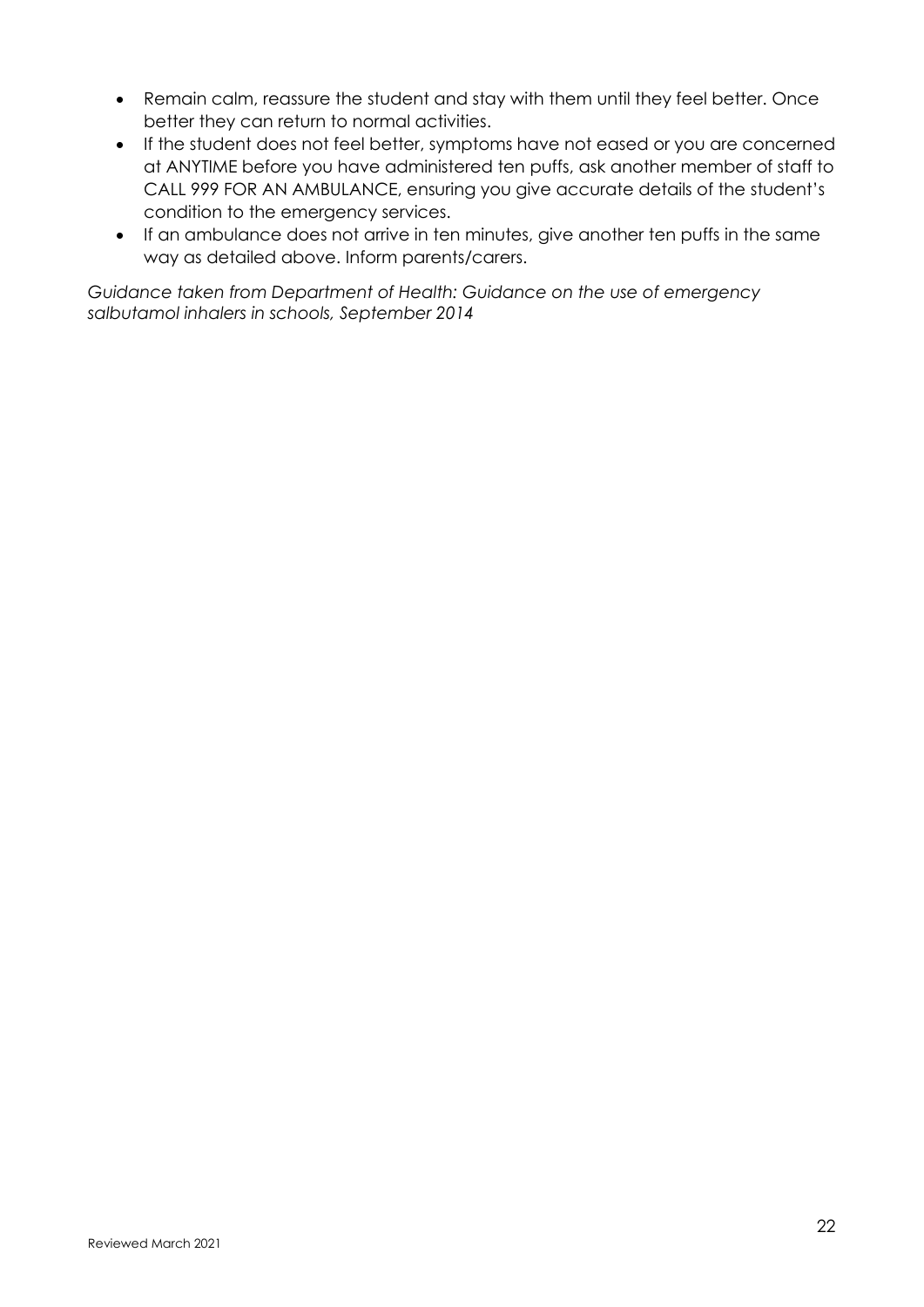# APPENDIX 2 – FIRST AID RECORD FORM

# **First Aid Record Form**

| Date | Time | Full Name/Class | Place Incident Occurred | Action taken - first aid administered?<br>Sent/contacted home? Ambulance<br>called? Bump note given? | Further action for<br>student?<br>Near miss book? | Signed by first<br>aider |
|------|------|-----------------|-------------------------|------------------------------------------------------------------------------------------------------|---------------------------------------------------|--------------------------|
|      |      |                 |                         |                                                                                                      |                                                   |                          |
|      |      |                 |                         |                                                                                                      |                                                   |                          |
|      |      |                 |                         |                                                                                                      |                                                   |                          |
|      |      |                 |                         |                                                                                                      |                                                   |                          |
|      |      |                 |                         |                                                                                                      |                                                   |                          |
|      |      |                 |                         |                                                                                                      |                                                   |                          |
|      |      |                 |                         |                                                                                                      |                                                   |                          |
|      |      |                 |                         |                                                                                                      |                                                   |                          |
|      |      |                 |                         |                                                                                                      |                                                   |                          |
|      |      |                 |                         |                                                                                                      |                                                   |                          |
|      |      |                 |                         |                                                                                                      |                                                   |                          |
|      |      |                 |                         |                                                                                                      |                                                   |                          |
|      |      |                 |                         |                                                                                                      |                                                   |                          |
|      |      |                 |                         |                                                                                                      |                                                   |                          |
|      |      |                 |                         |                                                                                                      |                                                   |                          |
|      |      |                 |                         |                                                                                                      |                                                   |                          |
|      |      |                 |                         |                                                                                                      |                                                   |                          |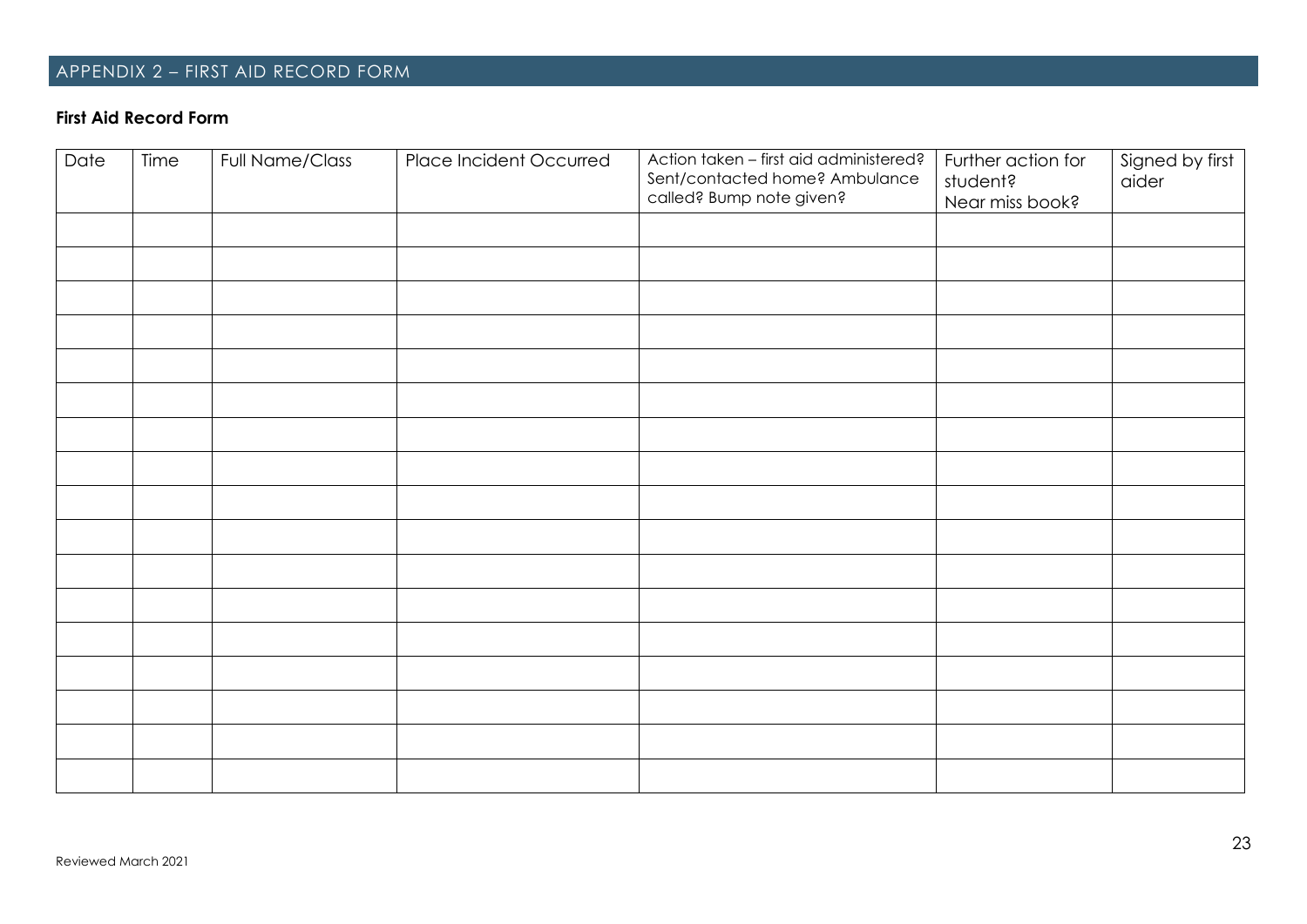| Role                                                           | <b>Working base</b><br><b>Name</b><br>(eg. Academy office) |                                                 | Qualification              | Date of renewal |
|----------------------------------------------------------------|------------------------------------------------------------|-------------------------------------------------|----------------------------|-----------------|
| Principal<br>Mr R Pease                                        |                                                            | Principal's Office                              | Paediatric First Aid       | 06.02.22        |
| Nominated Person<br>Mrs C Askwith                              | <b>Tempest</b>                                             | <b>School Office</b>                            | Pulse First Aid at<br>Work | 14.02.23        |
| Nominated Person<br>$8\epsilon$<br>First Aider<br>Mrs J Pearce |                                                            | Key Stage One<br>Classroom<br>Year <sub>2</sub> | Paediatric First Aid       | 06.02.22        |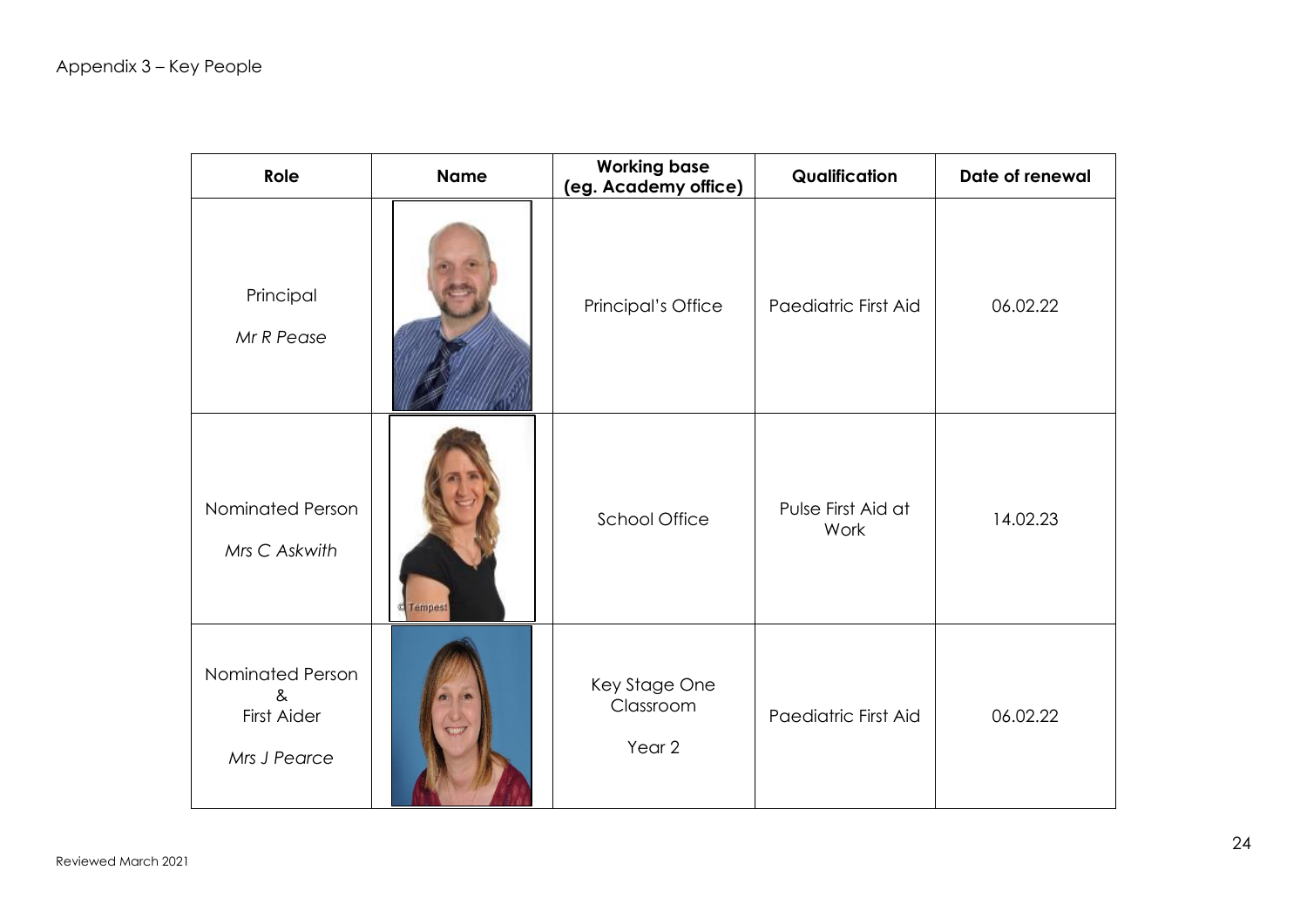| <b>First Aider</b><br>Mrs R Claxton | Tempest | Key Stage Two<br>Classroom<br>Year 6                                                         | Paediatric First Aid | 06.02.22 |
|-------------------------------------|---------|----------------------------------------------------------------------------------------------|----------------------|----------|
| <b>First Aider</b><br>Mrs L Langton |         | Pastoral/Safeguarding<br>Leader<br>Key Stage Two<br><b>Building</b><br>Pastoral/Safeguarding | Paediatric First Aid | 06.02.22 |
| First Aider<br>Mrs S O'Donovan      |         | Foundation Unit                                                                              | Paediatric First Aid | 22.10.23 |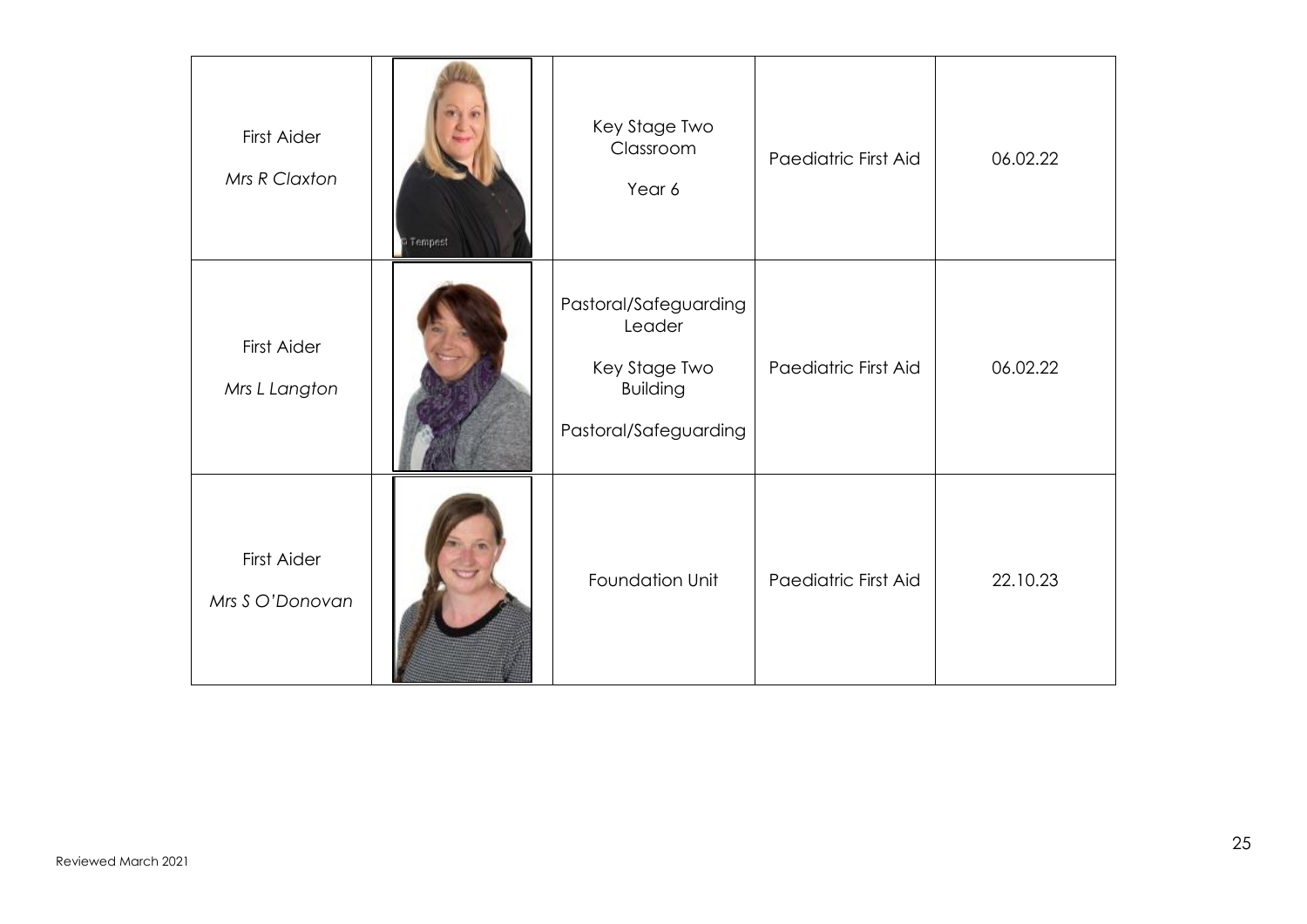| First Aider<br>Mrs L Cookson | Foundation Unit                            | Paediatric First Aid | 22.10.23 |
|------------------------------|--------------------------------------------|----------------------|----------|
| First Aider<br>Miss G Powell | <b>Reception Classroom</b><br>Woodlands 2A | Paediatric First Aid | 22.10.23 |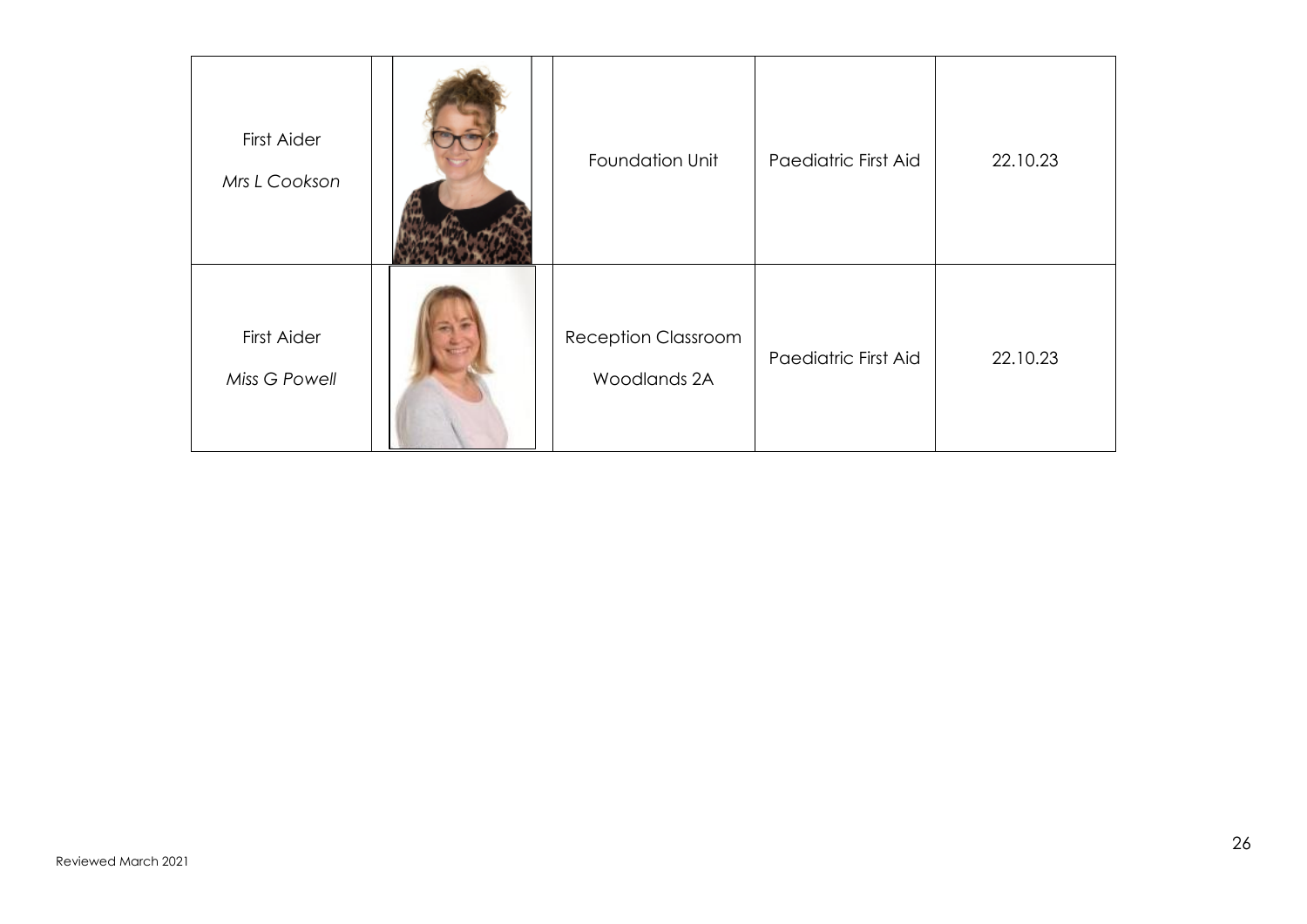| Location - eg. Medical cupboard in<br><b>Academy office</b> | Photo of storage area                                           | Designated first aid area? At what time<br>(eg lunchtime)? |
|-------------------------------------------------------------|-----------------------------------------------------------------|------------------------------------------------------------|
| <b>School Office</b>                                        |                                                                 | Any Time<br>Reception                                      |
| Key Stage 1                                                 |                                                                 | Any Time<br><b>KS1 Alcove</b>                              |
| Key Stage 2                                                 |                                                                 | Any Time<br>KS <sub>2</sub><br>Medical Room - PE Corridor  |
| <b>EYFS</b>                                                 |                                                                 | Any Time<br><b>EYFS Kitchen</b>                            |
| <b>Individual Classrooms</b>                                | Each Classroom has a labelled<br>cupboard for medical supplies. | Any Time<br>See Individual Classroom Label                 |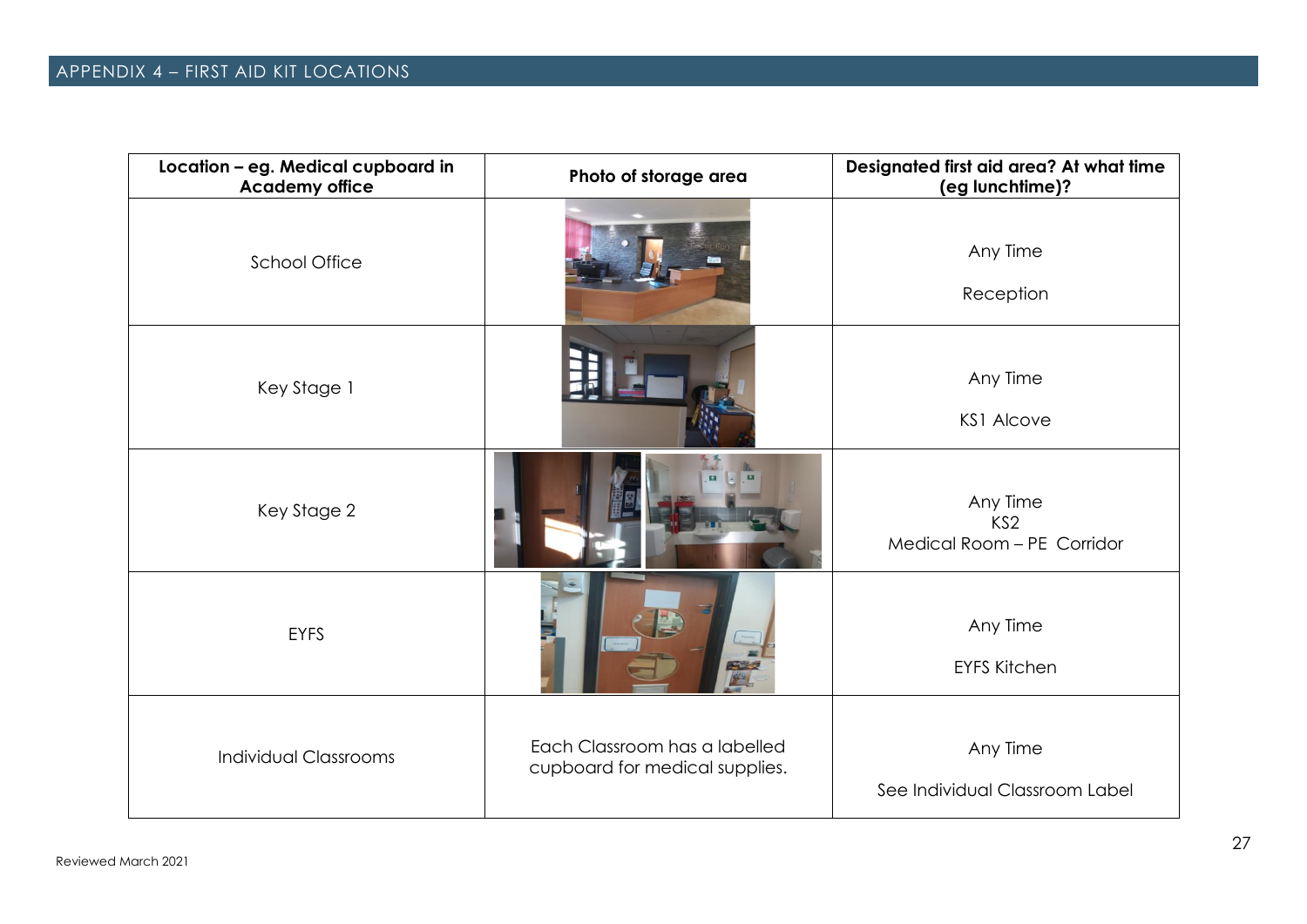# APPENDIX 5 – FIRST AID KIT STOCKLIST/STOCKCHECK – ACADEMY KIT

| Date Checked                                                                                                         |                                | Kit location |          |                           | Checked<br>by |
|----------------------------------------------------------------------------------------------------------------------|--------------------------------|--------------|----------|---------------------------|---------------|
| Stocklist                                                                                                            | Missing (Cross) Present (Tick) |              | Exp date | Comment (eg reorder date) |               |
| A leaflet giving general<br>advice on first aid (see list<br>of publications in<br>Appendix7 of first aid<br>policy) |                                |              |          |                           |               |
| 20 (min) individually<br>wrapped sterile adhesive<br>dressings (assorted sizes)                                      |                                |              |          |                           |               |
| Two (min) sterile eye pads                                                                                           |                                |              |          |                           |               |
| Four (min) individually<br>wrapped triangular<br>bandages (preferably<br>sterile)                                    |                                |              |          |                           |               |
| Six (Min) safety pins                                                                                                |                                |              |          |                           |               |
| Six medium size (approx.<br>12cm x 12cm) individually<br>wrapped sterile<br>medicated wound<br>dressings             |                                |              |          |                           |               |
| Two (min) large (approx.<br>18cm x 18cm) sterile<br>individually wrapped<br>undedicated wound<br>dressings           |                                |              |          |                           |               |
| Disposable gloves.                                                                                                   |                                |              |          |                           |               |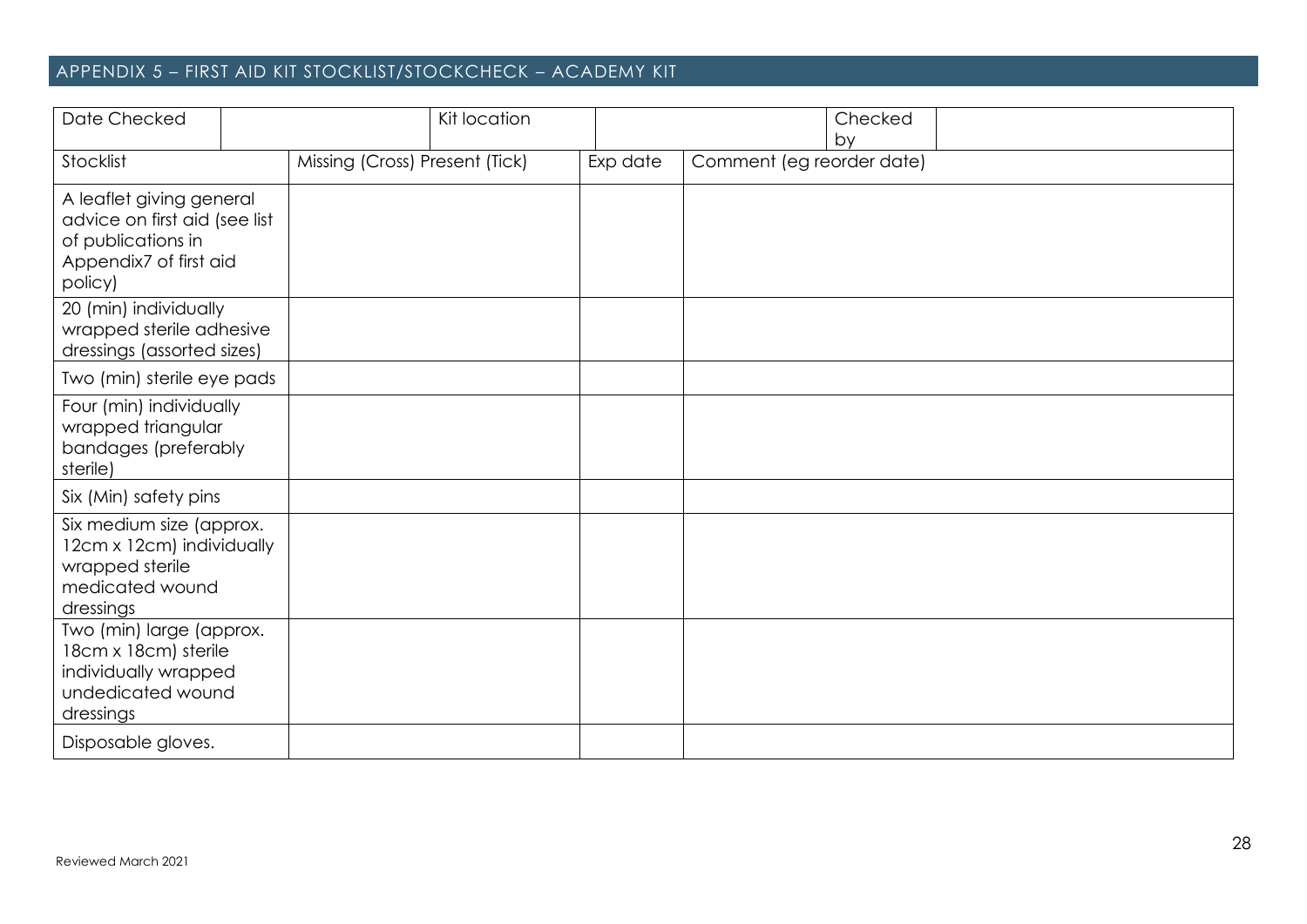# APPENDIX 5 – FIRST AID KIT STOCKLIST/STOCKCHECK – TRAVEL KIT

| Date Checked                                                                                                         |                                | Kit number |          |                           | Checked<br>by |  |
|----------------------------------------------------------------------------------------------------------------------|--------------------------------|------------|----------|---------------------------|---------------|--|
| Stocklist                                                                                                            | Missing (Cross) Present (Tick) |            | Exp date | Comment (eg reorder date) |               |  |
| A leaflet giving general<br>advice on first aid (see list<br>of publications in<br>Appendix7 of first aid<br>policy) |                                |            |          |                           |               |  |
| Six individually wrapped<br>sterile adhesive dressing                                                                |                                |            |          |                           |               |  |
| One large sterile un-<br>medicated wound<br>dressing-approx. 18cm x<br>18cm                                          |                                |            |          |                           |               |  |
| Two triangular bandages                                                                                              |                                |            |          |                           |               |  |
| Two safety pins                                                                                                      |                                |            |          |                           |               |  |
| Individually wrapped<br>moist cleansing wipes                                                                        |                                |            |          |                           |               |  |
| One pair of disposable<br>gloves                                                                                     |                                |            |          |                           |               |  |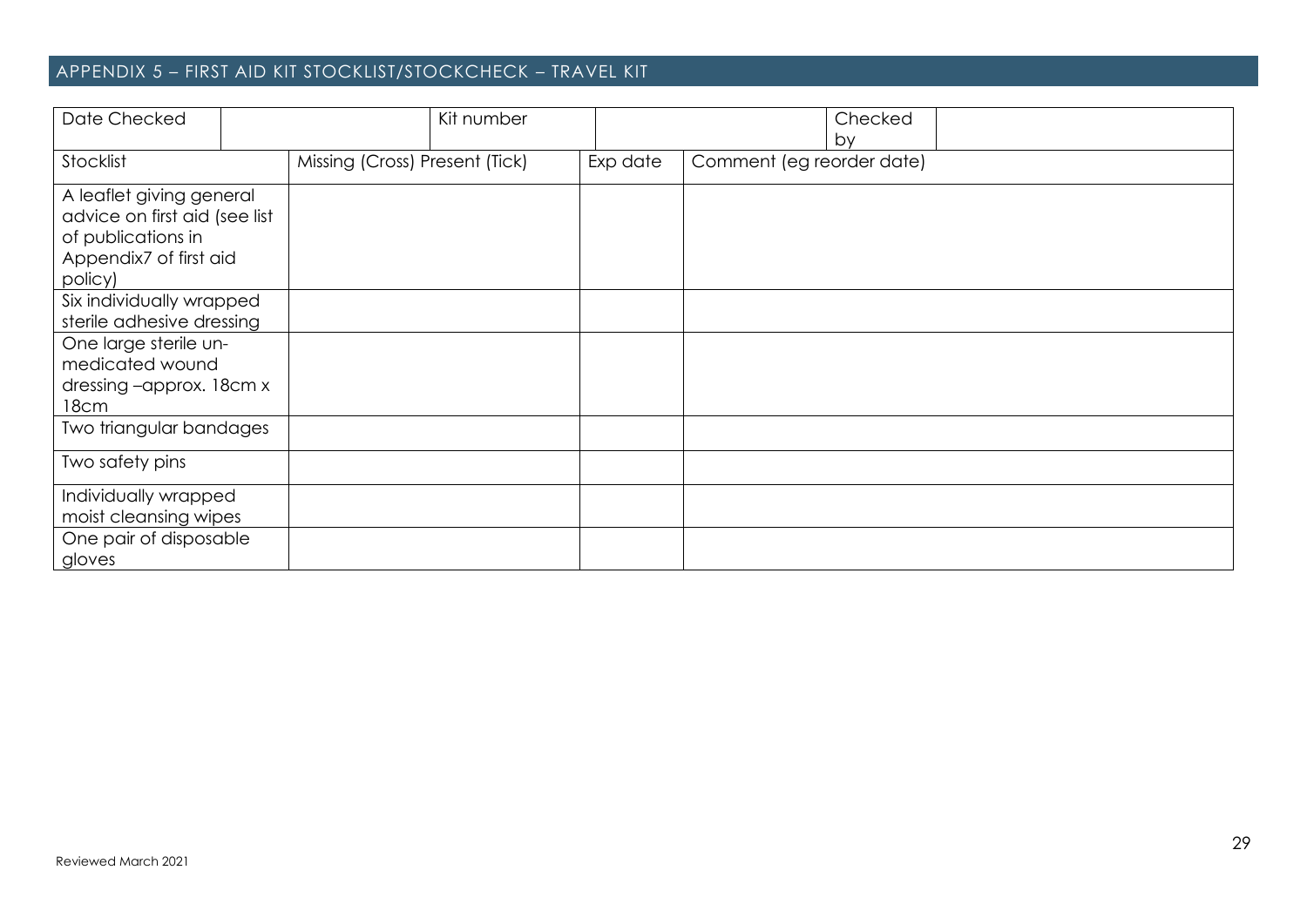#### APPENDIX 6 – BUMP NOTE

### Dear Parent/Carer

Your child ………………………………….…………………………………………………has had an accident today/bump on the head today,……………………….. at..………..am/pm. It was not serious enough to notify you at the time but with every injury which requires first aid/head injury we now send out this note.

#### **For Your Information: Head Injuries to Children**

Dr Ian Adams, Consultant Physician, Accident and Emergency Department, St. James's Hospital, Leeds has provided the following guidance notes for when a child has a bump on the head.

If a child has been unconscious, he or she **must** attend an Accident and Emergency Department.

Children with apparently minor injuries should be watched carefully for 24 hours. They can be allowed to go to sleep but in the first 2 hours after the injury the child should be roused every 30 minutes.

After this time check every 3 to 4 hours including through the night. Parents/carers should check the child when they go to bed, again at about 3.00am and again when they get up in the morning. The child should merely be roused so as to open their eyes and move their arms and legs.

Children should be seen at Hospital if they:

- have a fit, or
- become difficult to rouse, or
- repeatedly vomit, or
- complain of increasing headache, or
- have weakness in an arm or leg

Below are details of accident.

……………………………………………………………………………………………………………………………………………………………………………………… ……………………………………………………………………………………………………………………………………………………………………………………… ……………………………………………………………………………………………………………………………………………………………………………………… ……………………………………………………………………………………………………………………………………………………………………………………… ………………………………………………………………………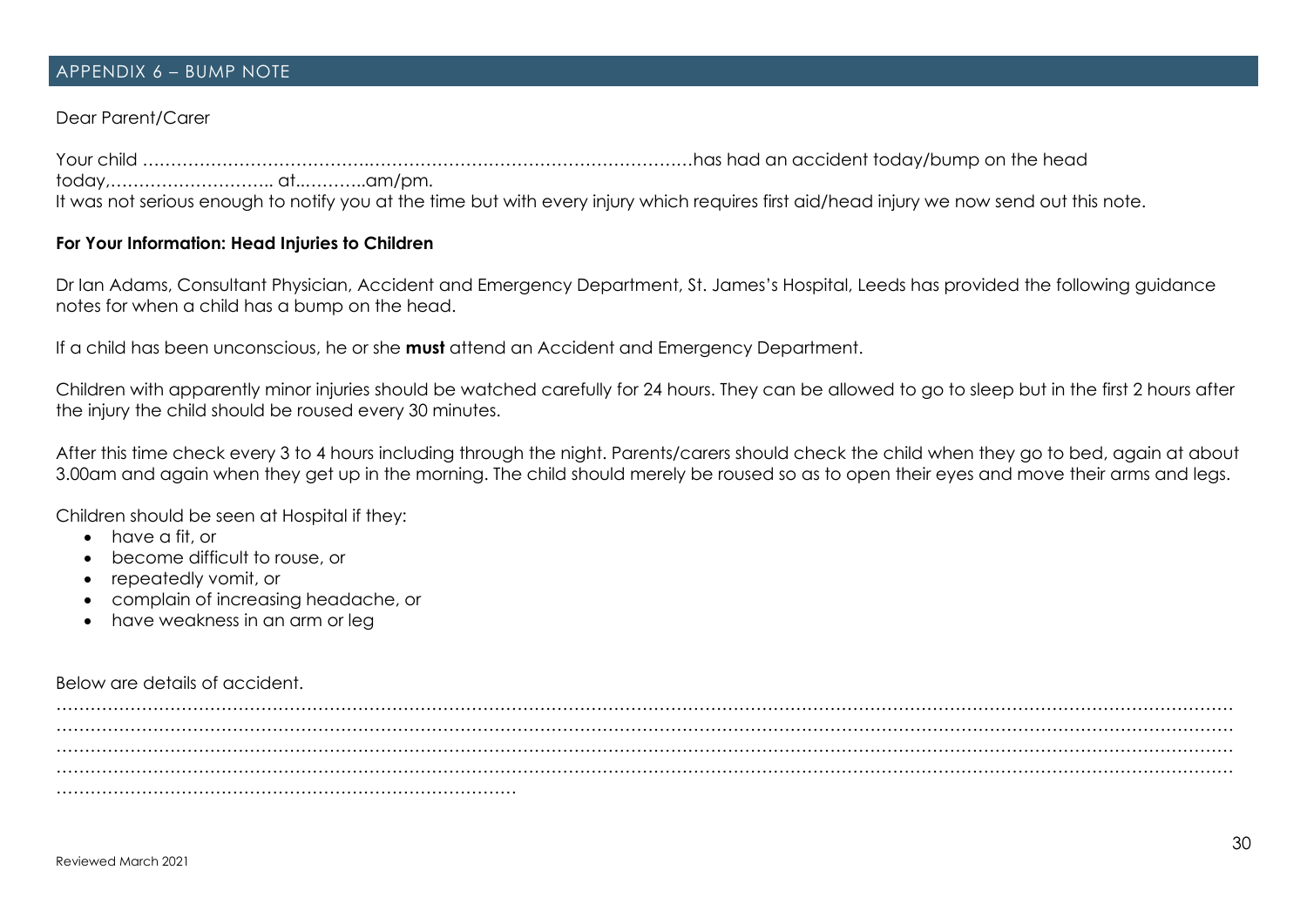# Appendix 7 – Useful publications

| <b>Department for Education &amp; Employment</b>      | First aid at work - The Health and Safety (First | Signpost to safety signs regulations (1996)                         |
|-------------------------------------------------------|--------------------------------------------------|---------------------------------------------------------------------|
|                                                       |                                                  | IND(G)184 - free leaflet or available in priced                     |
| (DfEE)                                                | Aid) Regulations 1981 - Approved Code of         |                                                                     |
| Circular 3/94 - The Development of Special            | Practice and Guidance (1997) L74 ISBN 07176      | packs                                                               |
| Schools                                               | 1050 0 £6.75                                     | ISBN 0 7176 1139 6                                                  |
|                                                       |                                                  |                                                                     |
| Circular 10/96 - The 1996 School Premises             | 5 steps to successful health and safety          | List of current health & safety legislation 1996:                   |
| Regulations                                           | management:                                      | Book and disk                                                       |
|                                                       | special help for directors and managers          | ISBN 0717613119 £11.95                                              |
| Circular 14/96 - Supporting Students with             | IND(G)132L - free leaflet                        | HSE priced and free publications are available                      |
| Medical Needs in School*                              |                                                  | from:                                                               |
|                                                       | 5 steps to risk assessment: A step by step       | <b>HSE Books</b>                                                    |
| Supporting Students with Medical Needs -              | guide to a                                       | PO Box 1999                                                         |
| Good Practice Guide*                                  | safer and healthier workplace 1994               | Sudbury<br>Suffolk CO10 6FS                                         |
|                                                       | IND(G)163L - free leaflet or available in priced | Tel: 01787 881165                                                   |
| HIV and AIDS: A Guide for the Education               | packs                                            | Fax: 01787 313995                                                   |
| Service                                               | ISBN 0717609049                                  | HSE priced publications are also available from good                |
|                                                       |                                                  | booksellers.                                                        |
|                                                       |                                                  |                                                                     |
| School Governors - A Guide to the Law                 | A guide to risk assessment requirements:         | <b>Department of Health (DH)</b>                                    |
| All these publications are available free of          | common                                           | Child Health in the Community: A Guide to Good                      |
| charge from:                                          | provisions in health and safety law (1996)       | Practice                                                            |
| <b>DfEE Publications Centre</b>                       | IND(G)218 - free leaflet or available in priced  | Developing Emergency Services in the Community:<br>The Final Report |
| PO Box 5050                                           | packs                                            | EL(96)28 LAC(96)10 - Children's Services Planning:                  |
| Sudbury                                               | ISBN 0717612112                                  | Guidance                                                            |
| Suffolk CO10 6ZQ                                      |                                                  | These publications are available free of charge                     |
| Tel: 0845 6022260                                     | Everyone's guide to RIDDOR '95 (1996)            | from:                                                               |
| Fax: 0845 6033360                                     | HSE31 - free leaflet or available in priced      | Department of Health                                                |
| * Joint publication with the Department of            | packs                                            | PO Box 410                                                          |
| Health.                                               | ISBN 0717610772                                  | Wetherby                                                            |
| <b>Health &amp; Safety Commission (HSC)/Executive</b> |                                                  | <b>LS237LL</b>                                                      |
| (HSE)                                                 | Reporting school accidents (1997)                | Fax: 01937 845381                                                   |
|                                                       | EDIS 1 - free information sheet                  |                                                                     |
| Basic advice on first aid at work (1997)              | Workplace Health, Safety & Welfare               |                                                                     |
| IND(G)215L - free leaflet or available in priced      | <b>Regulations 1992 (1995)</b>                   |                                                                     |
| packs ISBN 0 7176 1070 5                              | IACL97 - free leaflet or available in priced     |                                                                     |
|                                                       | packs                                            |                                                                     |
|                                                       |                                                  |                                                                     |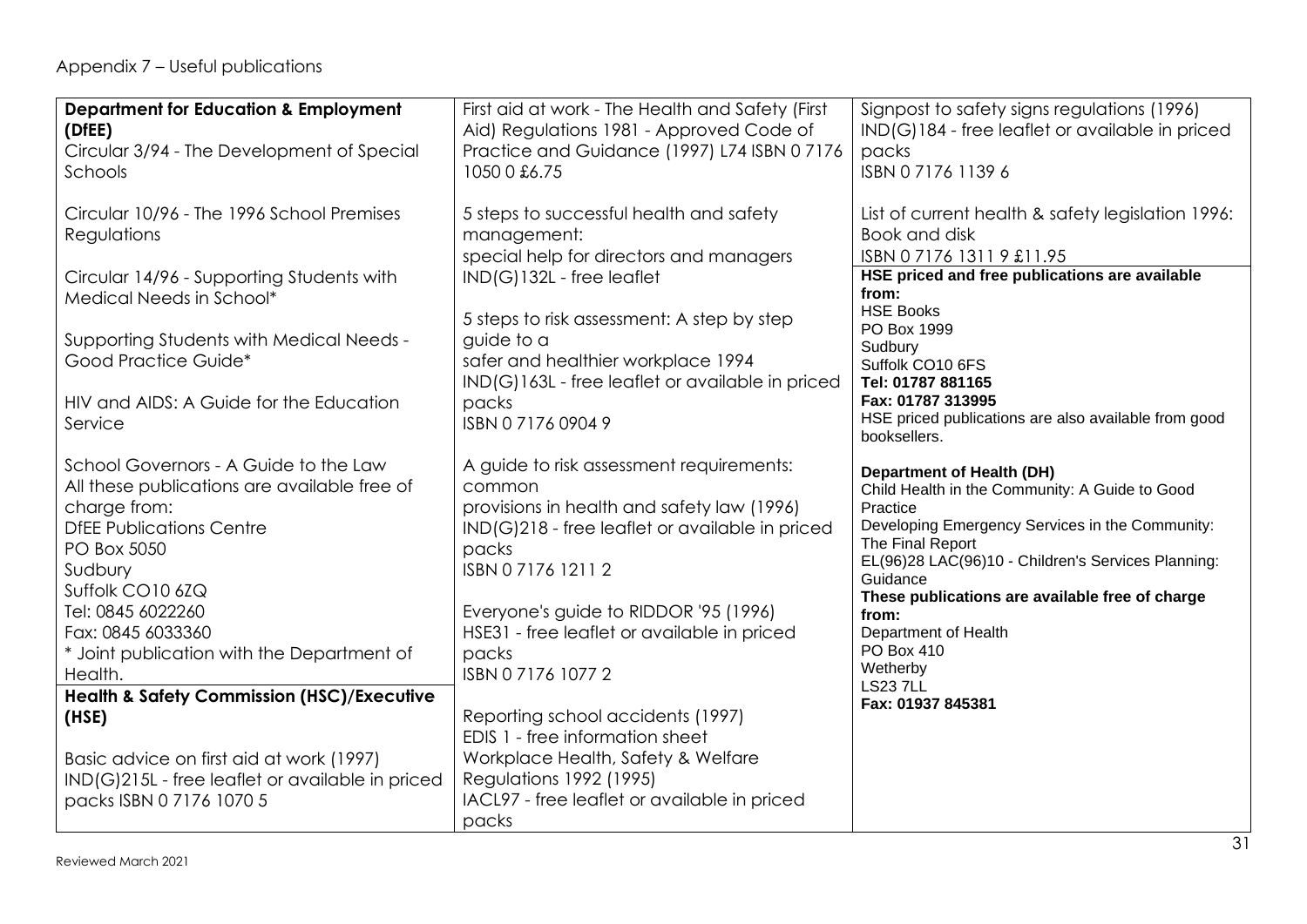| First aid at work - your questions answered<br>$(1997)$ IND $(G)$ 214L - free leaflet or available in                     | ISBN 0717610497                                                          |  |
|---------------------------------------------------------------------------------------------------------------------------|--------------------------------------------------------------------------|--|
| priced packs ISBN 0 7176 1074 8                                                                                           | Workplace health, safety and welfare -<br>a short guide (1995)           |  |
| First-aid training and qualifications for the<br>purposes of the Health and Safety (First Aid)<br>Regulations 1981 (1997) | - free leaflet or available in priced packs<br>ISBN 0717608905           |  |
| ISBN 0 7176 1347 X £8.50                                                                                                  | Essentials of health & safety at work (1994)<br>ISBN 0 7176 0716 X £5.95 |  |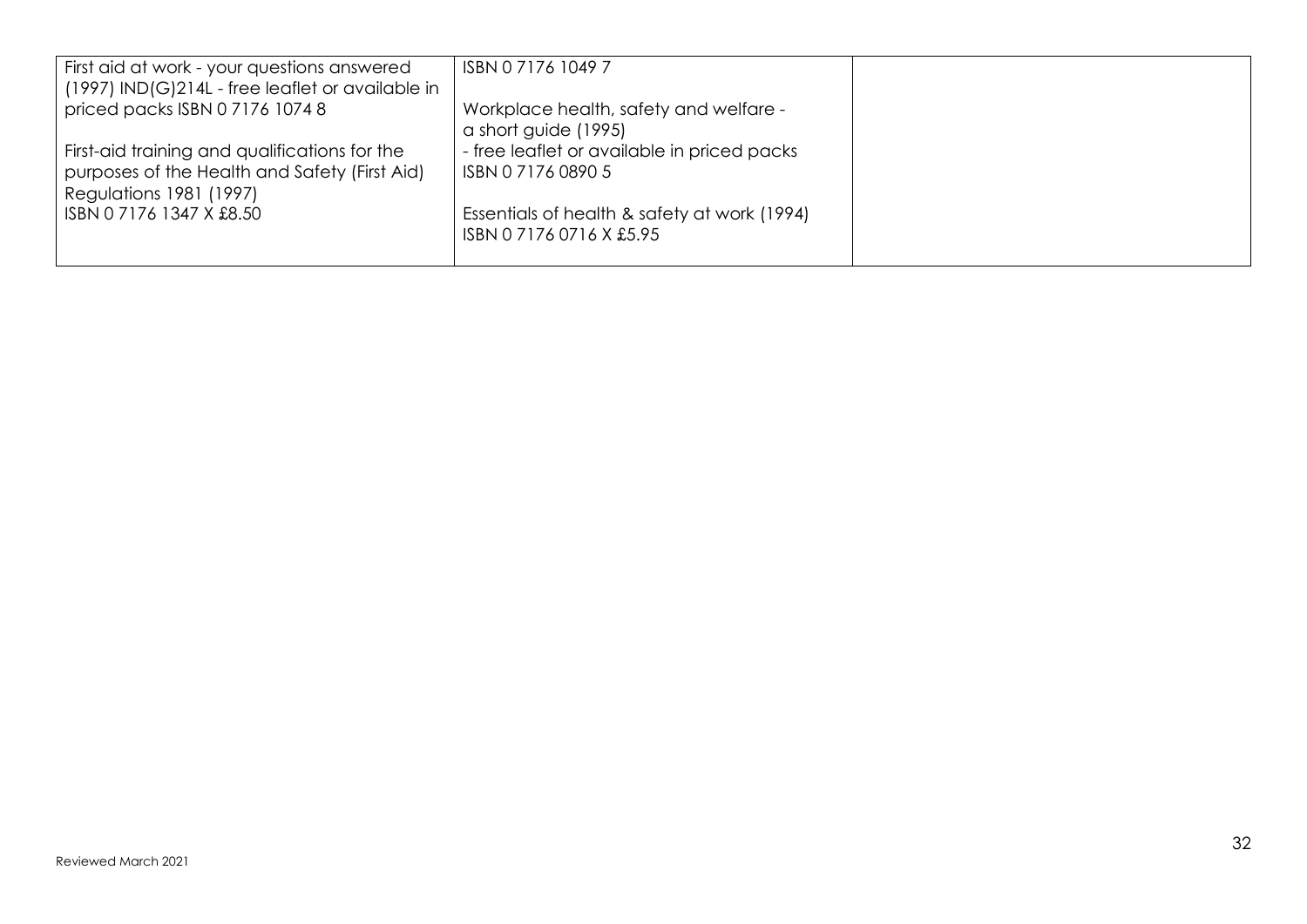

 $\overline{\phantom{a}}$ 

Public Health England

# for non-aerosol generating procedures (AGPs) PPE) equipment persona Putting on protective

Please see donning and doffing video to support this guidance: https://youtu.be/-GncQ\_ed-9w



#### APPENDIX 8 – SAFE DONNING AND DOFFING OF PERSONAL PROTECTIVE EQUIPMENT